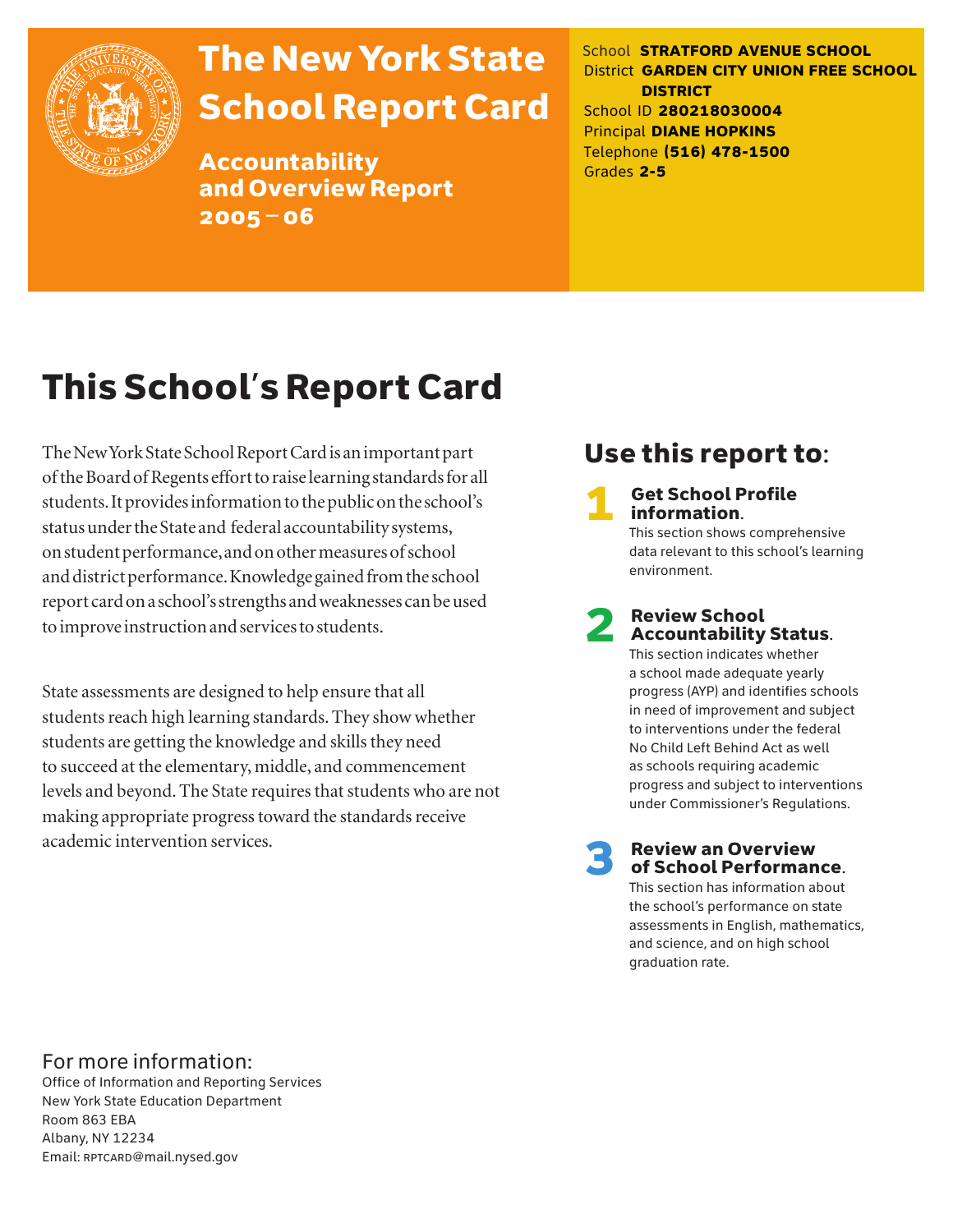## School Profile

This section shows comprehensive data relevant to this school's learning environment, including information about enrollment, average class size, and teacher qualifications.

## Enrollment

|                            | $2003 - 04$ | $2004 - 05$ | $2005 - 06$ |
|----------------------------|-------------|-------------|-------------|
| Pre-K                      | 0           | 0           | 0           |
| Kindergarten               | $\Omega$    | 0           | 0           |
| Grade 1                    | 0           | 0           | 0           |
| Grade 2                    | 182         | 184         | 173         |
| Grade 3                    | 179         | 189         | 188         |
| Grade 4                    | 179         | 186         | 198         |
| Grade 5                    | 171         | 187         | 187         |
| Grade 6                    | 0           | 0           | 0           |
| <b>Ungraded Elementary</b> | 0           | 0           | 0           |
| Grade 7                    | $\mathbf 0$ | $\mathbf 0$ | 0           |
| Grade 8                    | 0           | 0           | 0           |
| Grade 9                    | 0           | 0           | 0           |
| Grade 10                   | 0           | 0           | 0           |
| Grade 11                   | $\mathbf 0$ | $\mathbf 0$ | 0           |
| Grade 12                   | $\mathbf 0$ | 0           | 0           |
| <b>Ungraded Secondary</b>  | 0           | 0           | 0           |
| Total K-12                 | 711         | 746         | 746         |

### Enrollment Information

*Enrollment* counts are as of Basic Educational Data System (BEDS) day, which is typically the first Wednesday of October of the school year. Students who attend BOCES programs on a part-time basis are included in a school's enrollment. Students who attend BOCES on a full-time basis or who are placed full time by the district in an out-of-district placement are not included in a school's enrollment. Students classified by schools as "pre-first" are included in first grade counts.

### Average Class Size

|                      | $2003 - 04$ | $2004 - 05$ | $2005 - 06$ |
|----------------------|-------------|-------------|-------------|
| <b>Common Branch</b> | 24          | 23          | 23          |
| Grade 8              |             |             |             |
| English              |             |             |             |
| <b>Mathematics</b>   |             |             |             |
| Science              |             |             |             |
| Social Studies       |             |             |             |
| Grade 10             |             |             |             |
| English              |             |             |             |
| <b>Mathematics</b>   |             |             |             |
| Science              |             |             |             |
| Social Studies       |             |             |             |

## Average Class Size Information

*Average Class Size* is the total registration in specified classes divided by the number of those classes with registration. *Common Branch* refers to self-contained classes in Grades 1–6.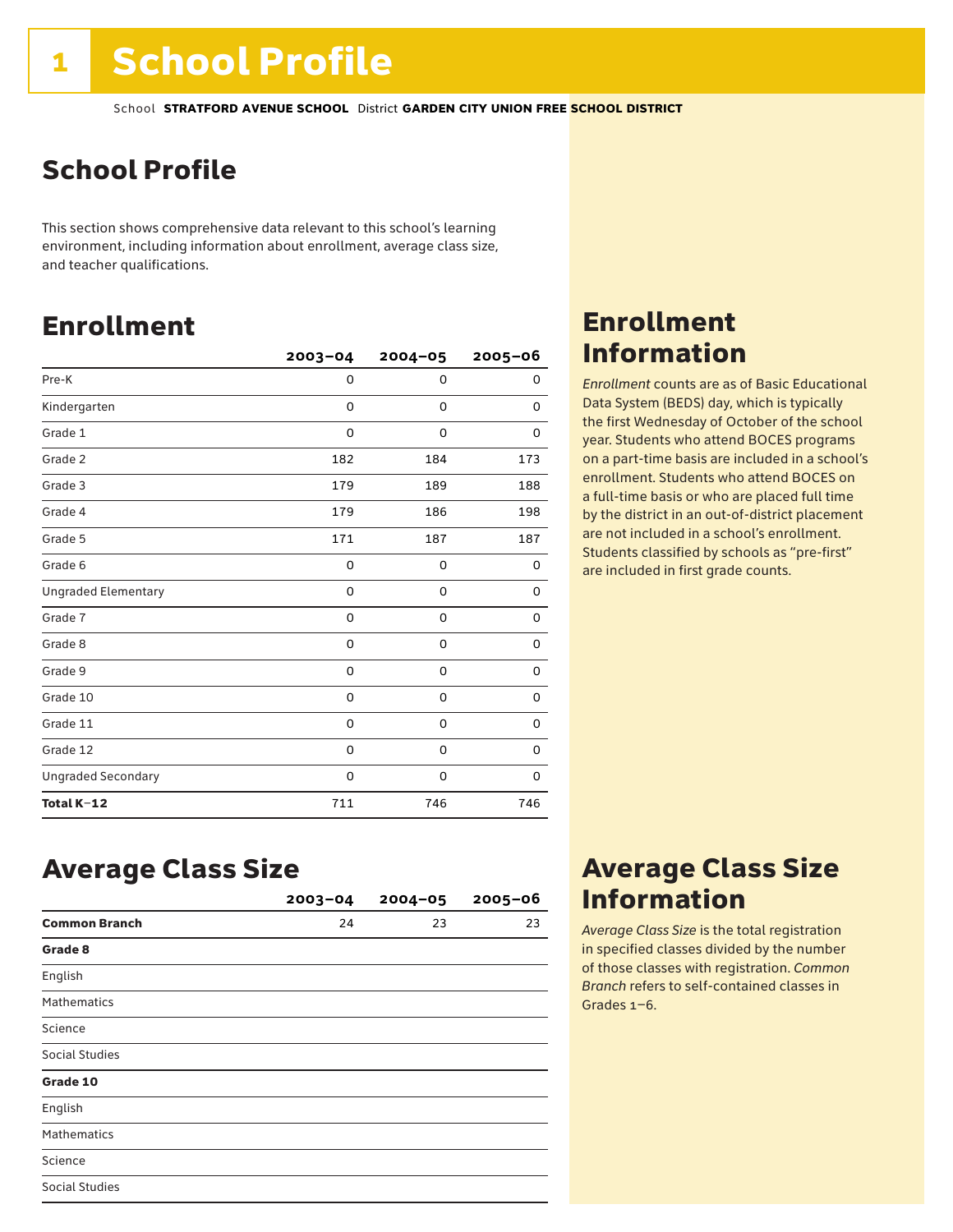## Demographic Factors

|                                  | $2003 - 04$  |      | $2004 - 05$  |      | $2005 - 06$    |     |
|----------------------------------|--------------|------|--------------|------|----------------|-----|
|                                  | #            | $\%$ | #            | $\%$ | #              | %   |
| Eligible for Free Lunch          | 0            | 0%   | 0            | 0%   | 0              | 0%  |
| Reduced-Price Lunch              | 0            | 0%   | 0            | 0%   | 0              | 0%  |
| Student Stability*               |              | 96%  |              | 97%  |                | 99% |
| Limited English Proficient       | 1            | 0%   | 3            | 0%   | 3              | 0%  |
| <b>Racial/Ethnic Origin</b>      |              |      |              |      |                |     |
| American Indian or Alaska Native | 3            | 0%   | $\mathbf{1}$ | 0%   | $\overline{2}$ | 0%  |
| <b>Black or African American</b> | $\mathbf{1}$ | 0%   | $\mathbf{1}$ | 0%   | 1              | 0%  |
| Hispanic or Latino               | 10           | 1%   | 9            | 1%   | 12             | 2%  |
| Asian or Native                  | 17           | 2%   | 13           | 2%   | 11             | 1%  |
| Hawaiian/Other Pacific Islander  |              |      |              |      |                |     |
| White                            | 680          | 96%  | 722          | 97%  | 720            | 97% |

 \* Not available at the district level.

## Attendance and Suspensions

|                            |   | $2002 - 03$   |   | $2003 - 04$   |   | $2004 - 05$ |
|----------------------------|---|---------------|---|---------------|---|-------------|
|                            | # | $\frac{0}{6}$ | # | $\frac{0}{0}$ | # | %           |
| Annual Attendance Rate     |   | 97%           |   | 97%           |   | 97%         |
| <b>Student Suspensions</b> | 0 | N/A           |   | 0%            |   | 0%          |

## Demographic Factors Information

*Eligible for Free Lunch* and *Reduced*-*Price Lunch* percentages are determined by dividing the number of approved lunch applicants by the Basic Educational Data System (BEDS) enrollment in full-day Kindergarten through Grade 12. *Eligible for Free Lunch* and *Limited English Proficient* counts are used to determine *Similar Schools* groupings within a *Need*/*Resource Capacity* category. *Student Stability* is the percentage of students in the highest grade in a school who were also enrolled in that school at any time during the previous school year. (For example, if School A, which serves Grades 6–8, has 100 students enrolled in Grade 8 this year, and 92 of those 100 students were also enrolled in School A last year, the stability rate for the school is 92 percent.)

### Attendance and Suspensions Information

*Annual Attendance Rate* is determined by dividing the school's total actual attendance by the total possible attendance for a school year. A school's actual attendance is the sum of the number of students in attendance on each day the school was open during the school year. Possible attendance is the sum of the number of enrolled students who should have been in attendance on each day the school was open during the school year. *Student Suspension* rate is determined by dividing the number of students who were suspended from school (not including in-school suspensions) for one full day or longer anytime during the school year by the Basic Educational Data System (BEDS) day enrollments for that school year. A student is counted only once, regardless of whether the student was suspended one or more times during the school year.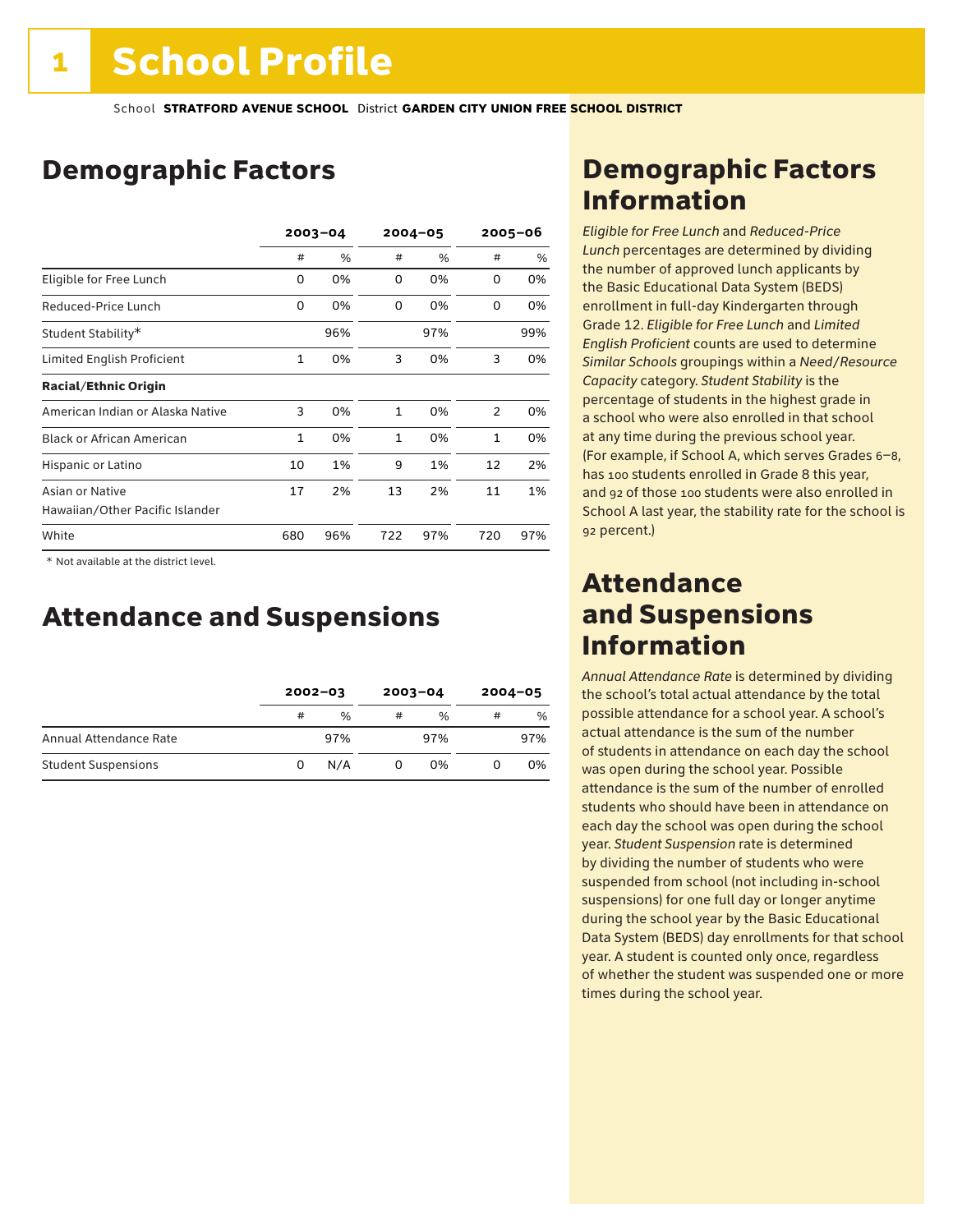## Teacher Qualifications

|                                                                                         | $2003 - 04$ | $2004 - 05$ | 2005-06 |
|-----------------------------------------------------------------------------------------|-------------|-------------|---------|
| <b>Core Classes Not Taught</b><br>by Highly Qualified Teachers                          |             |             |         |
| <b>Total Number of Core Classes</b>                                                     | 71          | 65          | 188     |
| Percent Not Taught by<br><b>Highly Qualified Teachers</b>                               | 0%          | 0%          | 0%      |
| <b>Teachers with</b><br><b>No Valid Teaching Certificate</b>                            |             |             |         |
| <b>Total Number of Teachers</b>                                                         | 0           | O           | 0       |
| Percent with No Valid<br><b>Teaching Certificate</b>                                    | 0%          | 0%          | 0%      |
| <b>Individuals Teaching</b><br><b>Out of Certification</b>                              |             |             |         |
| Number of Teachers                                                                      | 0           | 0           | 0       |
| Percentage of Total                                                                     | 0%          | 0%          | 0%      |
| <b>Percent of Teachers with</b><br><b>Master's Degree Plus 30 Hours</b><br>or Doctorate | 31%         | 31%         | 26%     |

## Staff Counts

|                                       | $2003 - 04$ | $2004 - 05$ | $2005 - 06$ |
|---------------------------------------|-------------|-------------|-------------|
| <b>Total Teachers</b>                 | 46          | 48          | 49          |
| <b>Total Other Professional Staff</b> | 2           |             |             |
| Total Paraprofessionals*              | N/A         | N/A         | N/A         |
| <b>Assistant Principals</b>           |             |             |             |
| Principals                            |             |             |             |

\* Not available at the school level.

## Teacher Qualifications Information

To be *Highly Qualified*, a teacher must have at least a Bachelor's degree, be certified to teach in the subject area, and show subject matter competency. The number of *Individuals Teaching Out of Certification* is the number doing so more than on an incidental basis; that is, teaching for five or fewer periods per week outside certification.

### Staff Counts Information

*Other Professionals* includes administrators, guidance counselors, school nurses, psychologists, and other professionals who devote more than half of their time to non-teaching duties. Teachers who are shared between buildings within a district are reported on the district report only.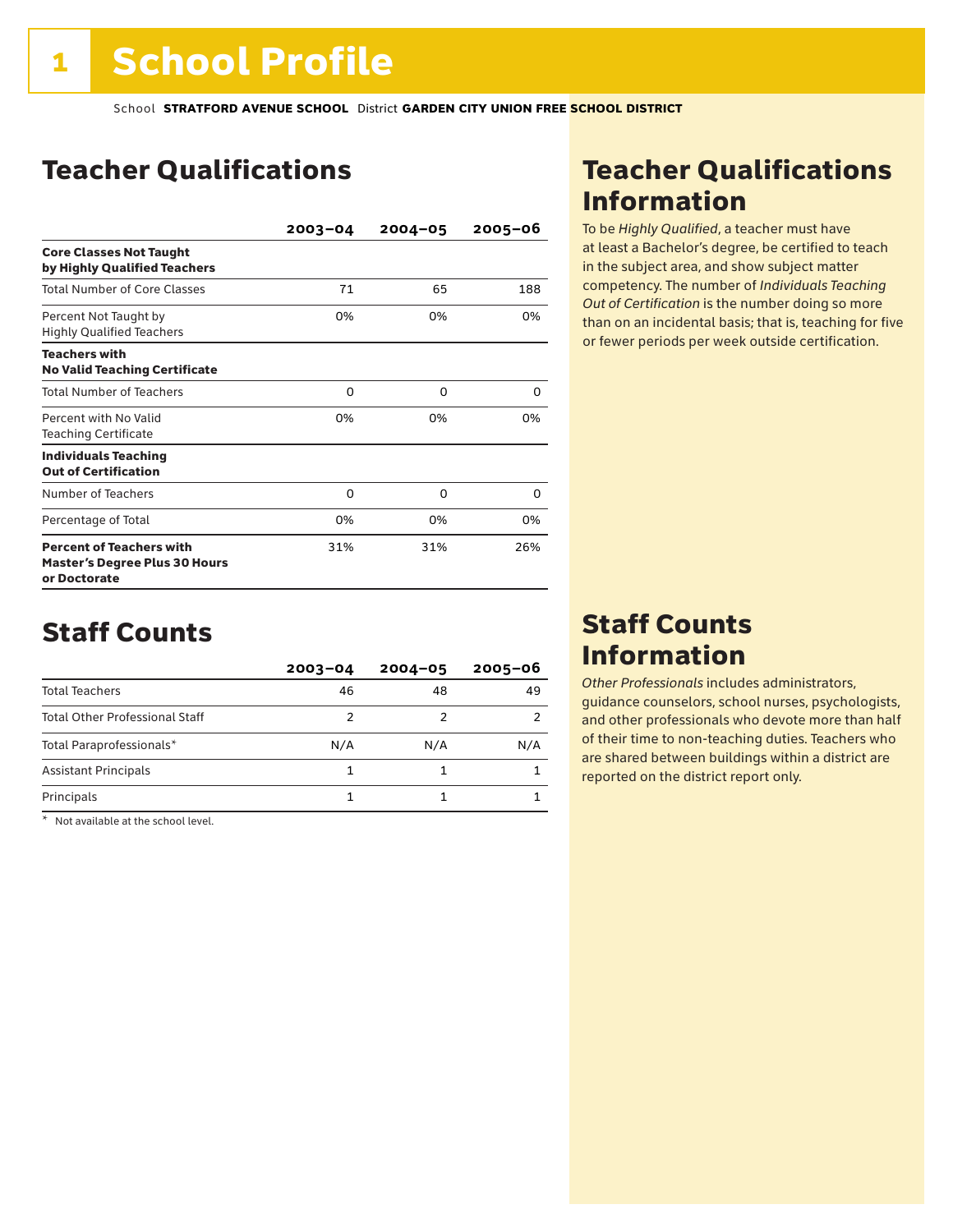## Understanding How Accountability Works in New York State

The federal No Child Left Behind (NCLB) Act requires that states develop and report on measures of student proficiency in 1) English language arts (ELA), in 2) mathematics, and on 3) a third indicator. In New York State in 2005–06, the third indicator is science at the elementary/middle level and graduation rate at the secondary level. Schools or districts that prove student proficiency on these measures are making Adequate Yearly Progress (AYP).



For more information about accountability in New York State, visit: www.emsc.nysed.gov/irts/accountability/home.shtml

#### 1 English Language Arts (ELA)

To make AYP in ELA, every accountability group must make AYP. For a group to make AYP, it must meet the participation *and* the performance criteria.

#### A Participation Criterion

At the elementary/middle level, 95 percent of Grades 3–8 students enrolled during the test administration period in each group with 40 or more students must be tested on the New York State Testing Program (NYSTP) in ELA or, if appropriate, the New York State English as a Second Language Achievement Test (NYSESLAT), or the New York State Alternate Assessment (NYSAA) in ELA. At the secondary level, 95 percent of seniors in 2005–06 in each accountability group with 40 or more students must have taken an English examination that meets the students' graduation requirement.

#### B Performance Criterion

At the elementary/middle level, the Performance Index (PI) of each group with 30 or more continuously enrolled tested students must equal or exceed its Effective Annual Measurable Objective (AMO) or the group must make Safe Harbor. At the secondary level, the PI of each group in the 2002 cohort with 30 or more members must equal or exceed its Effective AMO or the group must make Safe Harbor. To make Safe Harbor, the PI of the group must equal or exceed its Safe Harbor Target and the group must meet the qualification for Safe Harbor.

#### 2 Mathematics

The same criteria for making AYP in ELA apply to mathematics. At the elementary/middle level, the measures used to determine AYP are the NYSTP and the NYSAA in mathematics. At the secondary level, the measures are mathematics examinations that meet the students' graduation requirement.

#### 3 Third Indicator

In addition to English language arts and mathematics, the school must also make AYP in a third area of achievement. This means meeting the criteria in science at the elementary/middle level and the criteria in graduation rate at the secondary level.

Elementary/Middle-Level Science: To make AYP, the All Students group must meet the participation criterion *and* the performance criterion.

#### A Participation Criterion

Eighty percent of students in Grades 4 and/or 8 enrolled during the test administration period in the All Students group, if it has 40 or more students, must be tested on an accountability measure. In Grade 4, the measures are the Grade 4 elementary-level science test and the Grade 4 NYSAA in science. In Grade 8 science, the measures are the Grade 8 middle-level science test, Regents science examinations, and the Grade 8 NYSAA in science.

#### B Performance Criterion

The PI of the All Students group must equal or exceed the State Science Standard (100) or the Science Progress Target.

Qualifying for Safe Harbor in Elementary/Middle-Level ELA and Math: To qualify, the PI must equal or exceed the State Science Standard or the Science Progress Target in elementary/middle-level science for that group.

Secondary-Level Graduation Rate: For a school to make AYP in graduation rate, the percent of students in the 2001 graduation-rate cohort in the All Students group earning a high school diploma by August 31, 2005 must equal or exceed the Graduation-Rate Standard (55%) or the Graduation-Rate Progress Target.

Qualifying for Safe Harbor in Secondary-Level ELA and Math: To qualify, the percent of the 2001 graduation-rate cohort earning a local diploma by August 31, 2005 must equal or exceed the Graduation-Rate Standard (55%) or the Graduation-Rate Progress Target for that group.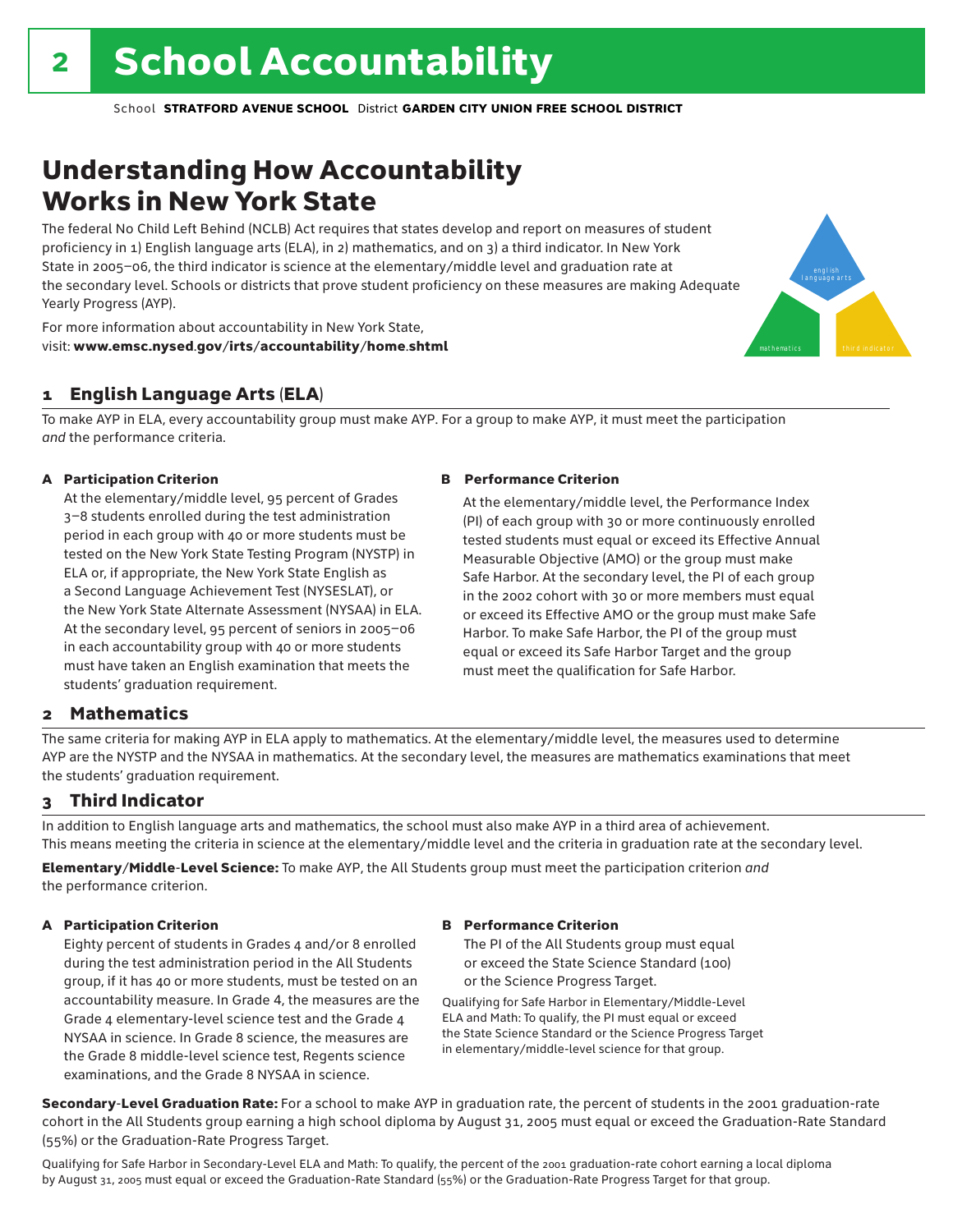## Useful Terms for Understanding Accountability

#### Accountability Cohort

The 2002 school accountability cohort consists of all students who first entered Grade 9 anywhere in the 2002–03 school year, and all ungraded students with disabilities who reached their seventeenth birthday in the 2002–03 school year, who were enrolled on October 6, 2005 and did not transfer to a diploma granting program. Students who earned a high school equivalency diploma or enrolled in an approved high school equivalency preparation program by June 30, 2006, are not included in the 2002 school accountability cohort. The 2002 district accountability cohort consists of all students in each school accountability cohort plus students who transferred within the district after BEDS day plus students who were placed outside the district by the Committee on Special Education or district administrators and who met the other requirements for cohort membership. Cohort is defined in Section 100.2 (p) (16) of the Commissioner's Regulations.

#### Adequate Yearly Progress (AYP)

Adequate Yearly Progress (AYP) indicates satisfactory progress by a district or a school toward the goal of proficiency for all students.

#### Annual Measurable Objective (AMO)

The Annual Measurable Objective (AMO) is the Performance Index (PI) value that signifies that an accountability group is making satisfactory progress toward the goal that 100 percent of students will be proficient in the State's learning standards for English language arts and mathematics by 2013–14. The secondary-level AMO will be increased as specified in  $CR100.2(p)(14)$  and will reach 200 in 2013-14. (See Effective AMO for further information.)

#### Continuously Enrolled Students

At the elementary/middle level, continuously enrolled students are those enrolled in the school or district on BEDS day (usually the first Wednesday in October) of the school year until the test administration period. At the secondary level, all students who meet the criteria for inclusion in the accountability cohort are considered to be continuously enrolled.

#### Effective Annual Measurable Objective (Effective AMO)

The Effective Annual Measurable Objective (Effective AMO) is the Performance Index (PI) value that each accountability group within a school or district is expected to achieve to make Adequate Yearly Progress (AYP). The Effective AMO is the lowest PI that an accountability group of a given size can achieve in a subject for the group's PI not to be considered significantly different from the AMO for that subject. If an accountability group's PI equals or exceeds the Effective AMO, it is considered to have made AYP. A more complete definition of Effective AMO and a table showing the PI values that each group size must equal or exceed to make AYP are available at www.emsc.nysed.gov/irts.

#### Performance Index (PI)

A Performance Index is a value from 0 to 200 that is assigned to an accountability group, indicating how that group performed on a required State test (or approved alternative) in English language arts, mathematics, or science. Student scores on the tests are converted to four performance levels, from Level 1 (indicating no proficiency) to Level 4 (indicating advanced proficiency). At the elementary/middle level, the PI is calculated using the following equation:

100 × [(Count of Continuously Enrolled Tested Students Performing at Levels 2, 3, and 4 + the Count at Levels 3 and  $4$ ) ÷ Count of All Continuously Enrolled Tested Students]

At the secondary level, the PI is calculated using the following equation:

100 × [(Count of Cohort Members Performing at Levels 2, 3, and  $4 +$  the Count at Levels 3 and  $4$ ) ÷ Count of All Cohort Members]

A list of tests used to measure student performance for accountability is available at www.emsc.nysed.gov/irts.

#### Progress Target

For accountability groups below the State Standard in science or graduation rate, the Progress Target is an alternate method for making Adequate Yearly Progress (AYP) or qualifying for Safe Harbor in English language arts and mathematics based on improvement over the previous year's performance.

#### Safe Harbor

Safe Harbor provides an alternate means to demonstrate Adequate Yearly Progress (AYP) for accountability groups that do not achieve their Effective Annual Measurable Objectives (AMOs) in English or mathematics.

#### Safe Harbor Targets

The original 2005–06 safe harbor targets were calculated using the following equation:

2005–06 PI + (200 – the 2005–06 PI) × 0.10

The resulting targets were adjusted so that their proportion of the 2005–06 AMO was the same as the original target's proportion of the 2004–05 AMO.

#### Science Progress Target

The elementary/middle-level 2005–06 Science Progress Target is calculated by adding one point to the 2004–05 PI. The 2006–07 Science Progress Target is calculated by adding one point to the 2005–06 PI. The 2006–07 target is provided for groups whose PI was below the State Science Standard in 2005–06.

#### Science Standard

The criterion value that represents a minimally satisfactory performance in science. In 2005–06, the State Science Standard at the elementary/middle level is a Performance Index (PI) of 100. The Commissioner may raise the State Science Standard at his discretion in future years.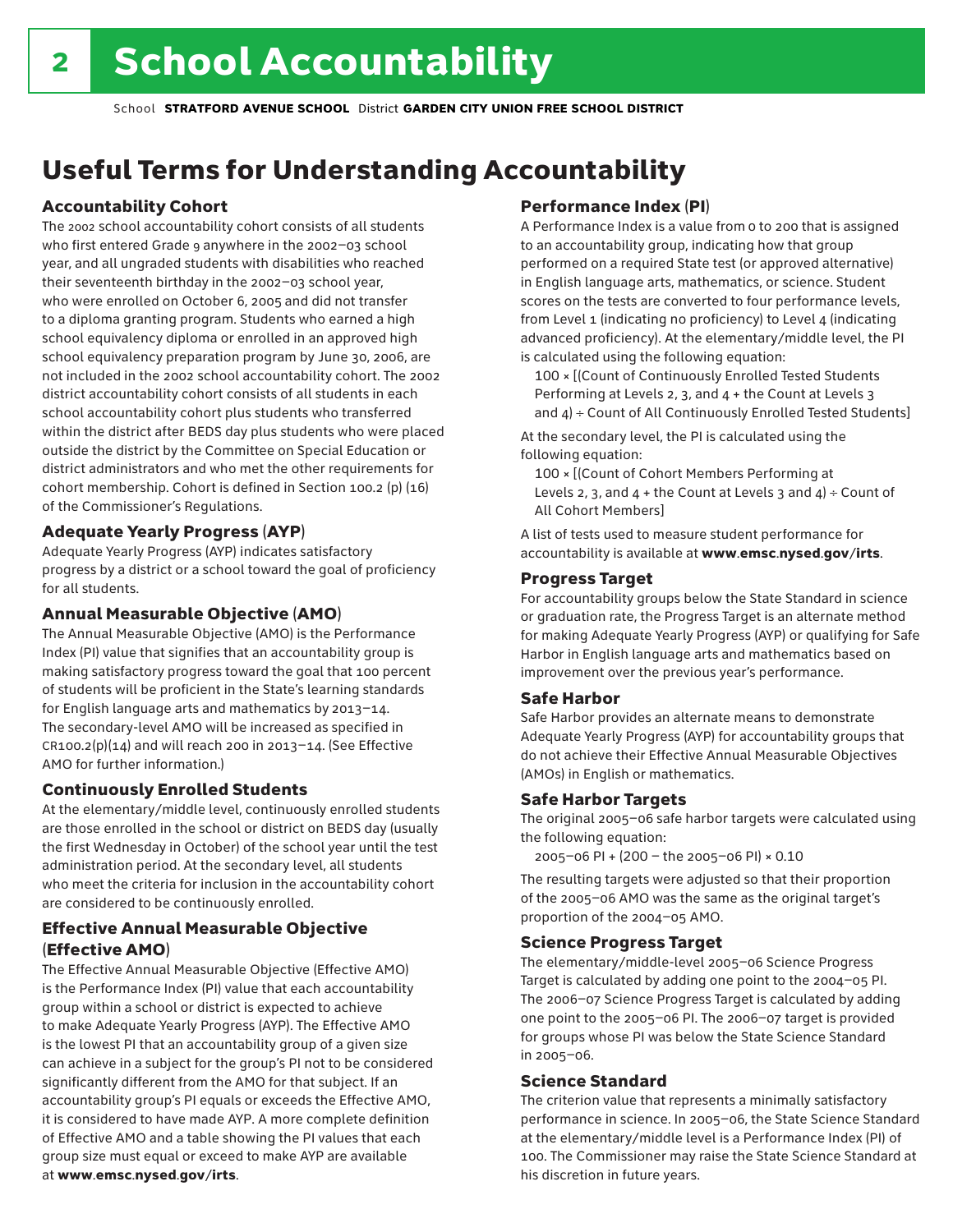considered a School Restructuring (Year 2) for the following

year, if it continues to receive Title I funds.

School **STRATFORD AVENUE SCHOOL** District **GARDEN CITY UNION FREE SCHOOL DISTRICT**

## Understanding Your School Accountability Status

The list below defines the school status categories applied to each accountability measure under New York State's accountability system, which is divided into a Federal Title I component and a State component. Accountability measures for schools at the elementary/middle level are English language arts (ELA), mathematics, and science; at the secondary level, they are ELA, mathematics, and graduation rate. A school may be assigned a different status for different accountability measures. The overall status of a school is the status assigned to the school for the accountability measure with the most advanced designation in the hierarchy. If the school receives Title I funds, it is the most advanced designation in the Title I hierarchy, unless the school is in good standing under Title I but identified as SRAP under the State hierarchy. A school that does not receive Title I funding in a school year does not have a federal status in that year; however, all schools receive a state status even if they do not receive Title I funding. Schools in improvement status under Title I must provide school choice for their students; those in need of improvement in year 2 and beyond must also provide Supplemental Education Services to eligible students. Other consequences for schools not in good standing can be found at: www.emsc.nysed.gov/irts/school-accountability/about.shtml.

| <b>Federal Title I Status</b>                                                                                                                                                                                                                                                                                   | <b>New York State Status</b>                                                                                                                                                                                                                                                      |
|-----------------------------------------------------------------------------------------------------------------------------------------------------------------------------------------------------------------------------------------------------------------------------------------------------------------|-----------------------------------------------------------------------------------------------------------------------------------------------------------------------------------------------------------------------------------------------------------------------------------|
| (Applies to all New York State schools receiving Title I funds)                                                                                                                                                                                                                                                 | (Applies to all New York State public schools)                                                                                                                                                                                                                                    |
| School in Good Standing<br>Planning for Restructuring, Restructuring, Requiring Academic Progress, or as a School Under Registration Review.                                                                                                                                                                    | A school is considered to be in good standing if it has not been identified as a School in Need of Improvement, in Corrective Action,                                                                                                                                             |
| School in Need of Improvement (Year 1)<br>A school that has not made AYP on the same accountability<br>measure for two consecutive years while receiving<br>Title I funds is considered a School in Need of Improvement<br>(Year 1) for the following year.                                                     | <b>School Requiring Academic Progress (Year 1)</b><br>A school that has not made AYP on the same accountability<br>measure for two consecutive years is considered a School<br>Requiring Academic Progress (Year 1) for the following year.                                       |
| <b>School in Need of Improvement (Year 2)</b><br>A School in Need of Improvement (Year 1) that does not<br>make AYP on the accountability measure for which it was<br>identified is considered a School in Need of Improvement<br>(Year 2) for the following year, if it continues to receive<br>Title I funds. | <b>School Requiring Academic Progress (Year 2)</b><br>A School Requiring Academic Progress (Year 1) that does not<br>make AYP on the accountability measure for which it was identified<br>is considered a School Requiring Academic Progress (Year 2) for<br>the following year. |
| <b>School in Corrective Action</b>                                                                                                                                                                                                                                                                              | <b>School Requiring Academic Progress (Year 3)</b>                                                                                                                                                                                                                                |
| A School in Need of Improvement (Year 2) that does not                                                                                                                                                                                                                                                          | A School Requiring Academic Progress (Year 2) that does not                                                                                                                                                                                                                       |
| make AYP on the accountability measure for which it was                                                                                                                                                                                                                                                         | make AYP on the accountability measure for which it was identified                                                                                                                                                                                                                |
| identified is considered a School in Corrective Action for the                                                                                                                                                                                                                                                  | is considered a School Requiring Academic Progress (Year 3) for                                                                                                                                                                                                                   |
| following year, if it continues to receive Title I funds.                                                                                                                                                                                                                                                       | the following year.                                                                                                                                                                                                                                                               |
| <b>School Planning for Restructuring</b>                                                                                                                                                                                                                                                                        | <b>School Requiring Academic Progress (Year 4)</b>                                                                                                                                                                                                                                |
| A School in Corrective Action that does not make AYP                                                                                                                                                                                                                                                            | A School Requiring Academic Progress (Year 3) that does not                                                                                                                                                                                                                       |
| on the accountability measure for which it was identified                                                                                                                                                                                                                                                       | make AYP on the accountability measure for which it was identified                                                                                                                                                                                                                |
| is considered a School Planning for Restructuring for                                                                                                                                                                                                                                                           | is considered a School Requiring Academic Progress (Year 4) for                                                                                                                                                                                                                   |
| the following year, if it continues to receive Title I funds.                                                                                                                                                                                                                                                   | the following year.                                                                                                                                                                                                                                                               |
| School Restructuring (Year 1)                                                                                                                                                                                                                                                                                   | <b>School Requiring Academic Progress (Year 5 and above)</b>                                                                                                                                                                                                                      |
| A School Planning for Restructuring that does not make                                                                                                                                                                                                                                                          | A School Requiring Academic Progress (Year 4 and above) that                                                                                                                                                                                                                      |
| AYP on the accountability measure for which it was identified                                                                                                                                                                                                                                                   | does not make AYP on the accountability measure for which it was                                                                                                                                                                                                                  |
| is considered a School Restructuring (Year 1) for the                                                                                                                                                                                                                                                           | identified is considered a School Requiring Academic Progress                                                                                                                                                                                                                     |
| following year, if it continues to receive Title I funds.                                                                                                                                                                                                                                                       | (Year 5 and above) for the following year.                                                                                                                                                                                                                                        |
| ◆ School Restructuring (Year 2)<br>A School Restructuring (Year 1) that does not make AYP on<br>the accountability measure for which it was identified is                                                                                                                                                       |                                                                                                                                                                                                                                                                                   |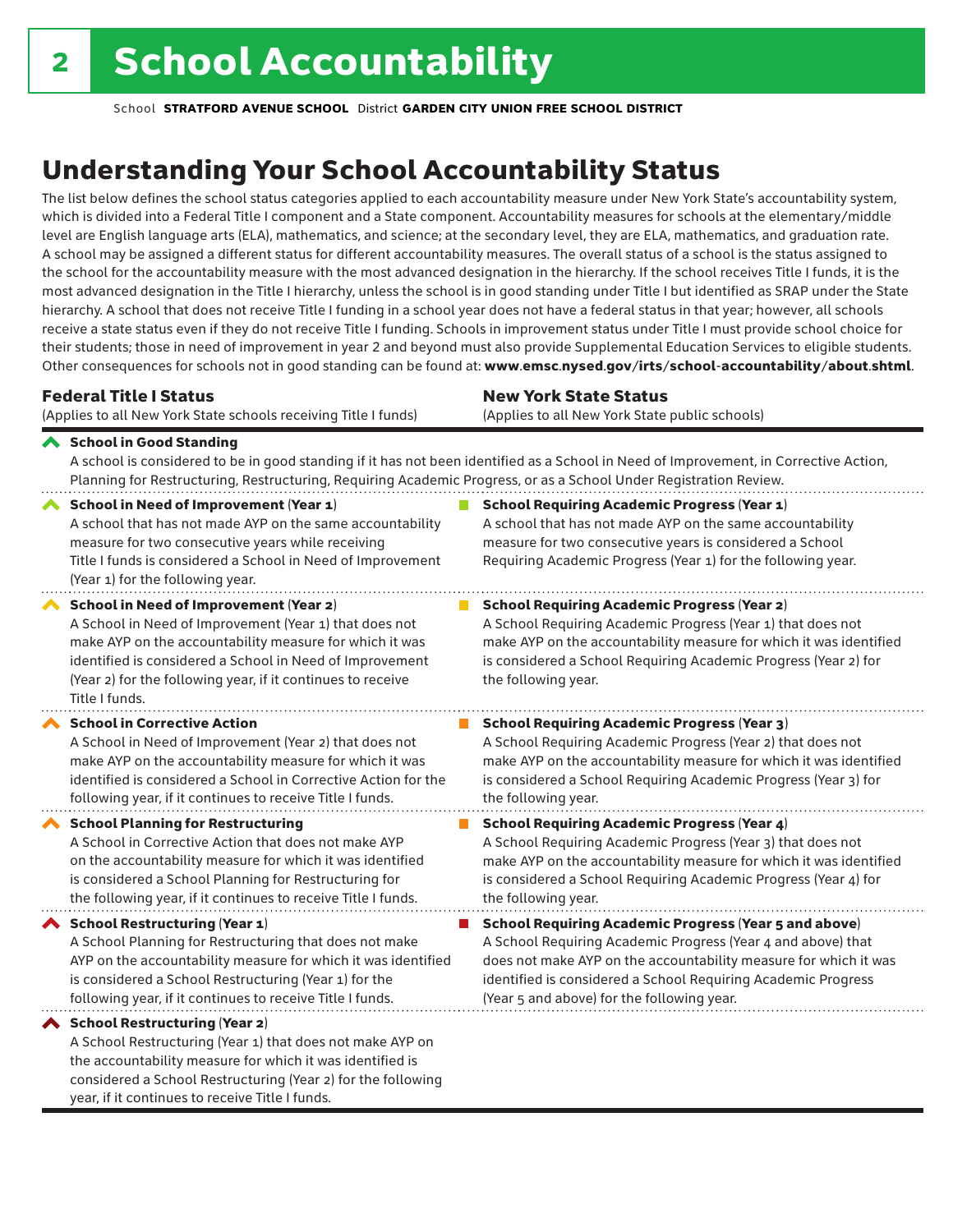## 2 School Accountability

School **STRATFORD AVENUE SCHOOL** District **GARDEN CITY UNION FREE SCHOOL DISTRICT**

### Summary

| <b>Overall Accountability</b><br>Status (2006-07) | <b>Good Standing</b>   |                                                         |                        |  |  |  |
|---------------------------------------------------|------------------------|---------------------------------------------------------|------------------------|--|--|--|
|                                                   |                        | <b>Elementary/Middle Level</b>                          | <b>Secondary Level</b> |  |  |  |
|                                                   | ELA                    | Good Standing                                           | ELA                    |  |  |  |
|                                                   | Math                   | Good Standing                                           | Math                   |  |  |  |
|                                                   | Science $\blacksquare$ | Good Standing                                           | <b>Graduation Rate</b> |  |  |  |
| <b>Title I Part A Funding</b>                     |                        | <b>Years the School Received Title I Part A Funding</b> |                        |  |  |  |

| <b>IGGIS LIIG SCHOOL RECEIVED TRUE IT GILLAT QIRAING</b> |                |             |  |  |
|----------------------------------------------------------|----------------|-------------|--|--|
| 2004-05                                                  | 2005-06        | $2006 - 07$ |  |  |
| NO                                                       | N <sub>O</sub> | <b>NO</b>   |  |  |
|                                                          |                |             |  |  |

#### On which accountability measures did this school make Adequate Yearly Progress (AYP) and which groups made AYP on each measure?

| <b>Student Groups</b>                               | <b>Elementary/Middle Level</b> |               |               | <b>Secondary Level</b>   |             |                        |
|-----------------------------------------------------|--------------------------------|---------------|---------------|--------------------------|-------------|------------------------|
|                                                     | English<br>Language Arts       | Mathematics   | Science       | English<br>Language Arts | Mathematics | <b>Graduation Rate</b> |
| <b>All Students</b>                                 | V                              | V             | V             |                          |             |                        |
| <b>Ethnicity</b>                                    |                                |               |               |                          |             |                        |
| American Indian or Alaska Native                    |                                |               |               |                          |             |                        |
| <b>Black or African American</b>                    |                                |               |               |                          |             |                        |
| Hispanic or Latino                                  |                                |               |               |                          |             |                        |
| Asian or Native Hawaiian/Other Pacific<br>Islander  |                                |               |               |                          |             |                        |
| White                                               | V                              | V             |               |                          |             |                        |
| <b>Other Groups</b>                                 |                                |               |               |                          |             |                        |
| <b>Students with Disabilities</b>                   | v                              | ✔             |               |                          |             |                        |
| Limited English Proficient                          |                                |               |               |                          |             |                        |
| <b>Economically Disadvantaged</b>                   |                                |               |               |                          |             |                        |
| <b>Student groups making</b><br>AYP in each subject | $\sqrt{3}$ of 3                | $\vee$ 3 of 3 | $\vee$ 1 of 1 |                          |             |                        |

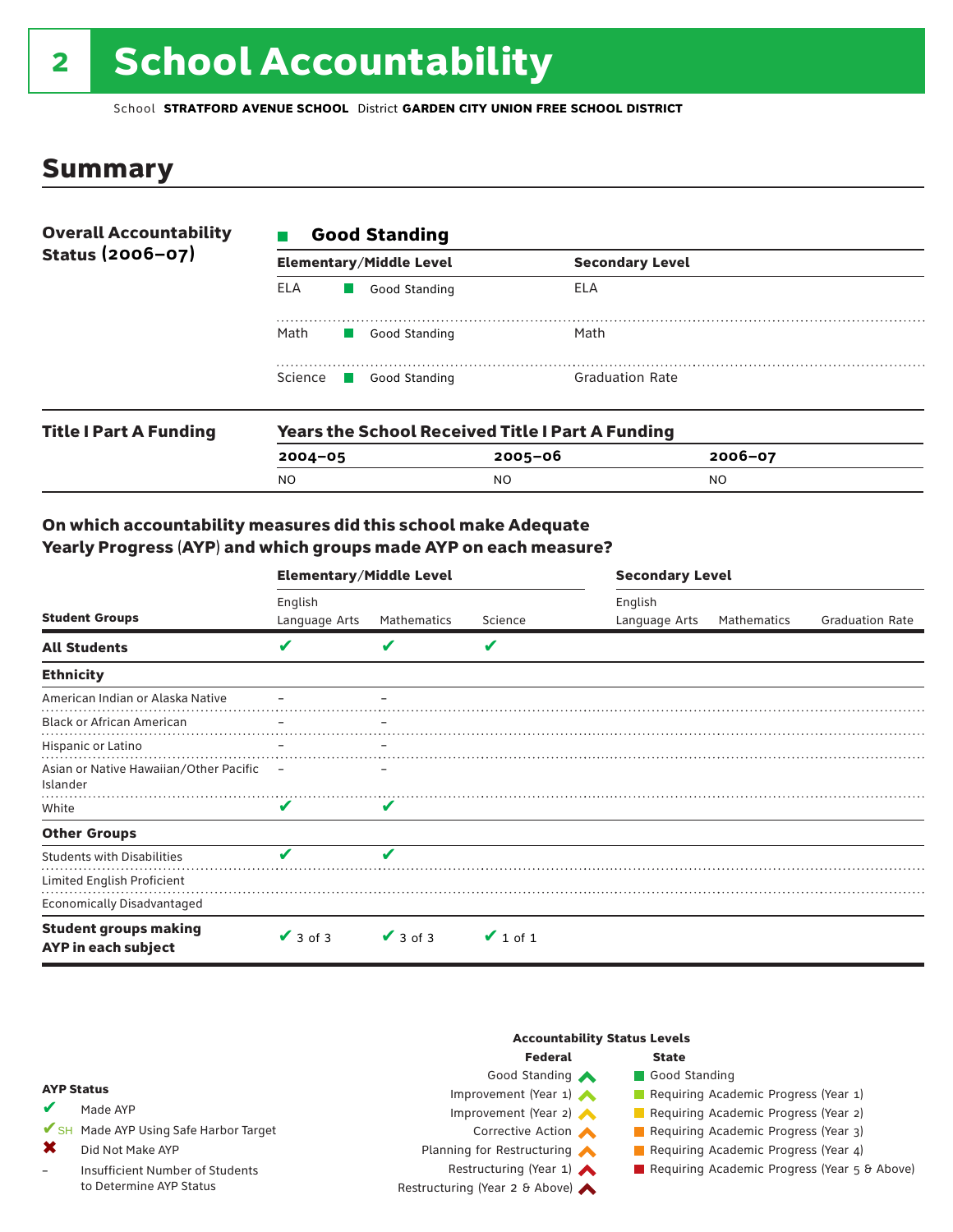## **Elementary/Middle-Level English Language Arts**

| <b>Accountability Status</b><br>for This Subject<br>$(2006 - 07)$ |        | Good Standing                                          |
|-------------------------------------------------------------------|--------|--------------------------------------------------------|
| <b>Accountability Measures</b>                                    | 3 of 3 | Student groups making AYP in English Language Arts     |
|                                                                   |        | Made AYP                                               |
| <b>Prospective Status</b>                                         |        | This school will be in good standing in 2007-08. [101] |

#### How did students in each accountability group perform on **elementary/middle-level English Language Arts accountability measures?**

|                                                                     | <b>AYP</b>               |                  | Participation <sup>2</sup>  |                          | Test Performance <sup>3</sup> |                  | <b>Performance Objectives</b>     |         |  |
|---------------------------------------------------------------------|--------------------------|------------------|-----------------------------|--------------------------|-------------------------------|------------------|-----------------------------------|---------|--|
| <b>Student Group</b><br>(Total: Continuous Enrollment) <sup>1</sup> | <b>Status</b>            | Met<br>Criterion | Percentage<br><b>Tested</b> | Met<br>Criterion         | Performance<br>Index          | Effective<br>AMO | Safe Harbor Target<br>$2005 - 06$ | 2006-07 |  |
|                                                                     |                          |                  |                             |                          |                               |                  |                                   |         |  |
| <b>All Students (572:571)</b>                                       | V                        | V                | 100%                        | V                        | 192                           | 117              |                                   |         |  |
| <b>Ethnicity</b>                                                    |                          |                  |                             |                          |                               |                  |                                   |         |  |
| American Indian or Alaska Native<br>(1:1)                           |                          |                  |                             |                          |                               |                  |                                   |         |  |
| <b>Black or African American</b><br>(1:1)                           |                          |                  |                             |                          |                               |                  |                                   |         |  |
| Hispanic or Latino (5:5)                                            |                          |                  |                             | $\overline{\phantom{m}}$ |                               |                  |                                   |         |  |
| Asian or Native Hawaiian/Other Pacific<br>Islander (10:10)          | $\overline{\phantom{a}}$ | —                |                             | $\overline{\phantom{m}}$ |                               |                  |                                   |         |  |
| White (555:554)                                                     | V                        | V                | 100%                        | V                        | 193                           | 117              |                                   |         |  |
| <b>Other Groups</b>                                                 |                          |                  |                             |                          |                               |                  |                                   |         |  |
| Students with Disabilities <sup>4</sup><br>(55:54)                  | ✔                        | V                | 100%                        | V                        | 157                           | 109              |                                   |         |  |
| Limited English Proficient<br>(0:0)                                 |                          |                  |                             |                          |                               |                  |                                   |         |  |
| <b>Economically Disadvantaged</b><br>(0:0)                          |                          |                  |                             |                          |                               |                  |                                   |         |  |
| <b>Final AYP Determination</b>                                      | $\sqrt{3}$ of 3          |                  |                             |                          |                               |                  |                                   |         |  |
|                                                                     |                          | <b>NOTEC</b>     |                             |                          |                               |                  |                                   |         |  |

- AYP Status Made AYP ✔SH Made AYP Using Safe Harbor Target Did Not Make AYP Insufficient Number of Students to Determine AYP Status <sup>1</sup> These data show the count of students enrolled during the test administration period (used for Participation) followed by the count of continuously enrolled tested students (used for Performance). For accountability calculations, students who were excused from testing for medical reasons are not included in the enrollment count.<br><sup>2</sup> Groups with fewer than 40 students enrolled during the test administration period are not required to meet the participation criterion. If the participation rate of a group fell below 95 percent in 2005–06, the enrollment shown is the sum of 2004–05 and 2005–06 enrollments and the percent tested is the weighted average<br>of the participation rates over those two years. of the participation rates over those two years. <sup>3</sup> For schools with fewer than 30 continuously enrolled tested students in the All Students group in 2005–06, data for 2004–05 and 2005–06 were combined to determine counts and PIs. For schools with 30 or more continuously enrolled students in the All Students group in 2005–06, student groups with fewer than 30 continuously enrolled tested students are not required to meet the performance criterion.<br>If the school failed to make AYP solely because of the performance of students with disabilities, met the 95% participation requirement for this group, and would meet or exceed the AMO for this subject if 34 points were added to the PI, then the school is considered to have made AYP for students with disabilities. ✔ ✖ –
	- ‡ This student group did not make AYP in science; therefore, it did not qualify for Safe Harbor.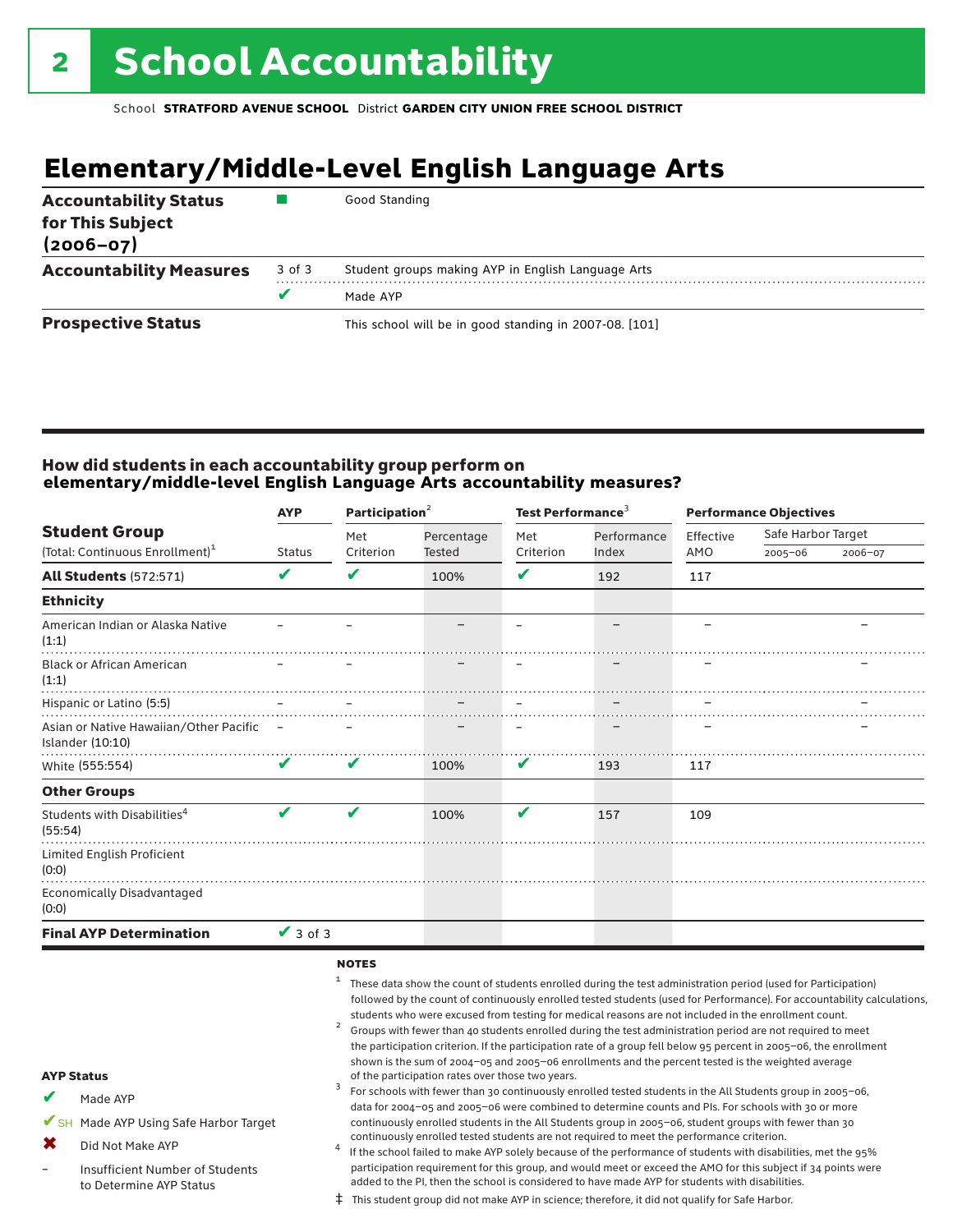## **Elementary/Middle-Level Mathematics**

| <b>Accountability Status</b><br>for This Subject<br>$(2006 - 07)$ |        | Good Standing                                          |
|-------------------------------------------------------------------|--------|--------------------------------------------------------|
| <b>Accountability Measures</b>                                    | 3 of 3 | Student groups making AYP in Mathematics               |
|                                                                   | v      | Made AYP                                               |
| <b>Prospective Status</b>                                         |        | This school will be in good standing in 2007-08. [101] |

#### How did students in each accountability group perform on **elementary/middle-level Mathematics accountability measures?**

|                                                            | <b>AYP</b>      | Participation <sup>2</sup> |            | Test Performance <sup>3</sup> |             | <b>Performance Objectives</b> |                    |         |  |
|------------------------------------------------------------|-----------------|----------------------------|------------|-------------------------------|-------------|-------------------------------|--------------------|---------|--|
| <b>Student Group</b>                                       |                 | Met                        | Percentage | Met                           | Performance | Effective                     | Safe Harbor Target |         |  |
| (Total: Continuous Enrollment) <sup>1</sup>                | <b>Status</b>   | Criterion                  | Tested     | Criterion                     | Index       | AMO                           | $2005 - 06$        | 2006-07 |  |
| <b>All Students (570:569)</b>                              | V               | ✔                          | 100%       | V                             | 195         | 81                            |                    |         |  |
| <b>Ethnicity</b>                                           |                 |                            |            |                               |             |                               |                    |         |  |
| American Indian or Alaska Native<br>(1:1)                  |                 |                            |            |                               |             |                               |                    |         |  |
| <b>Black or African American</b><br>(1:1)                  |                 |                            |            |                               |             |                               |                    |         |  |
| Hispanic or Latino (5:5)                                   |                 |                            |            |                               |             |                               |                    |         |  |
| Asian or Native Hawaiian/Other Pacific -<br>Islander (9:9) |                 |                            |            |                               |             |                               |                    |         |  |
| White (554:553)                                            | V               | V                          | 100%       | V                             | 195         | 81                            |                    |         |  |
| <b>Other Groups</b>                                        |                 |                            |            |                               |             |                               |                    |         |  |
| Students with Disabilities <sup>4</sup><br>(55:54)         | ✔               | ✔                          | 100%       | V                             | 161         | 73                            |                    |         |  |
| Limited English Proficient<br>(0:0)                        |                 |                            |            |                               |             |                               |                    |         |  |
| <b>Economically Disadvantaged</b><br>(0:0)                 |                 |                            |            |                               |             |                               |                    |         |  |
| <b>Final AYP Determination</b>                             | $\sqrt{3}$ of 3 |                            |            |                               |             |                               |                    |         |  |

#### **NOTES**

|   |                                                            | These data show the count of students enrolled during the test administration period (used for Participation)<br>followed by the count of continuously enrolled tested students (used for Performance). For accountability calculations,<br>students who were excused from testing for medical reasons are not included in the enrollment count.<br>Groups with fewer than 40 students enrolled during the test administration period are not required to meet<br>the participation criterion. If the participation rate of a group fell below 95 percent in 2005-06, the enrollment<br>shown is the sum of 2004-05 and 2005-06 enrollments and the percent tested is the weighted average |
|---|------------------------------------------------------------|--------------------------------------------------------------------------------------------------------------------------------------------------------------------------------------------------------------------------------------------------------------------------------------------------------------------------------------------------------------------------------------------------------------------------------------------------------------------------------------------------------------------------------------------------------------------------------------------------------------------------------------------------------------------------------------------|
|   | <b>AYP Status</b>                                          | of the participation rates over those two years.                                                                                                                                                                                                                                                                                                                                                                                                                                                                                                                                                                                                                                           |
|   | Made AYP                                                   | For schools with fewer than 30 continuously enrolled tested students in the All Students group in 2005-06,<br>data for 2004-05 and 2005-06 were combined to determine counts and PIs. For schools with 30 or more                                                                                                                                                                                                                                                                                                                                                                                                                                                                          |
|   | SH Made AYP Using Safe Harbor Target                       | continuously enrolled students in the All Students group in 2005-06, student groups with fewer than 30                                                                                                                                                                                                                                                                                                                                                                                                                                                                                                                                                                                     |
| Х | Did Not Make AYP                                           | continuously enrolled tested students are not required to meet the performance criterion.<br>If the school failed to make AYP solely because of the performance of students with disabilities, met the 95%                                                                                                                                                                                                                                                                                                                                                                                                                                                                                 |
|   | Insufficient Number of Students<br>to Determine AYP Status | participation requirement for this group, and would meet or exceed the AMO for this subject if 34 points were<br>added to the PI, then the school is considered to have made AYP for students with disabilities.                                                                                                                                                                                                                                                                                                                                                                                                                                                                           |
|   |                                                            | This student group did not make AYP in science; therefore, it did not qualify for Safe Harbor.                                                                                                                                                                                                                                                                                                                                                                                                                                                                                                                                                                                             |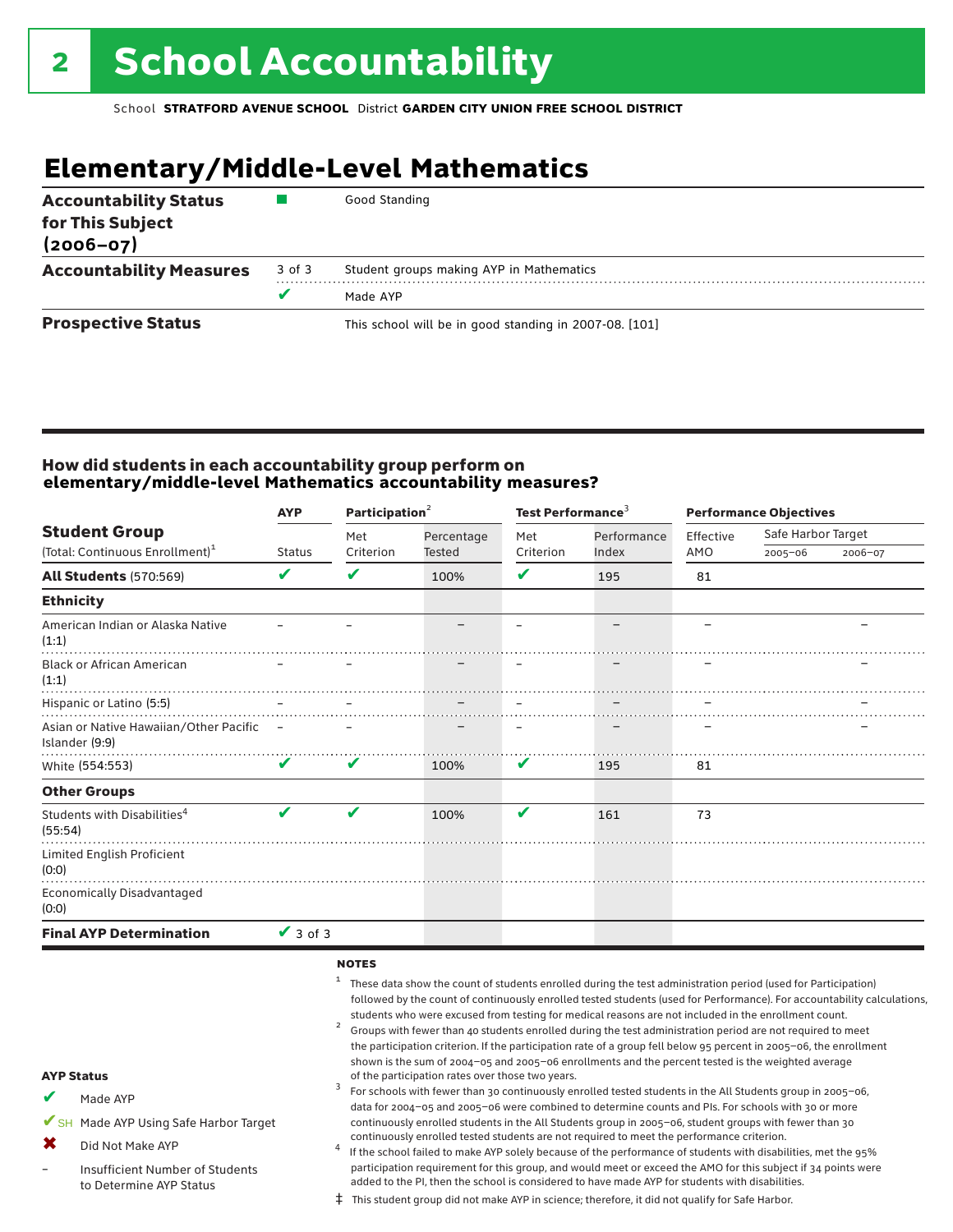## Elementary/Middle-Level Science

| <b>Accountability Status</b><br>for This Subject<br>$(2006 - 07)$ |        | Good Standing                                          |  |  |  |  |  |
|-------------------------------------------------------------------|--------|--------------------------------------------------------|--|--|--|--|--|
| <b>Accountability Measures</b>                                    | 1 of 1 | Student groups making AYP in Science                   |  |  |  |  |  |
|                                                                   | v      | Made AYP                                               |  |  |  |  |  |
| <b>Prospective Status</b>                                         |        | This school will be in good standing in 2007-08. [101] |  |  |  |  |  |

#### How did students in each accountability group perform on elementary/middle-level science accountability measures?

|                                                          | <b>AYP</b>    |                      | Participation <sup>2</sup> |               | Test Performance <sup>3</sup> |             | <b>Performance Objectives</b> |                 |                 |
|----------------------------------------------------------|---------------|----------------------|----------------------------|---------------|-------------------------------|-------------|-------------------------------|-----------------|-----------------|
| <b>Student Group</b>                                     |               | Safe Harbor          | Met                        | Percentage    | Met                           | Performance | State                         | Progress Target |                 |
| (Total: Continuous Enrollment) <sup>1</sup>              |               | Status Qualification | Criterion                  | <b>Tested</b> | Criterion                     | Index       | Standard                      |                 | 2005-06 2006-07 |
| <b>All Students (197:197)</b>                            | V             | <b>Oualified</b>     | V                          | 100%          | V                             | 199         | 100                           |                 |                 |
| <b>Ethnicity</b>                                         |               |                      |                            |               |                               |             |                               |                 |                 |
| American Indian or Alaska Native<br>(0:0)                |               |                      |                            |               |                               |             |                               |                 |                 |
| <b>Black or African American</b><br>(1:1)                |               |                      |                            |               |                               |             |                               |                 |                 |
| Hispanic or Latino (2:2)                                 |               |                      |                            |               |                               |             |                               |                 |                 |
| Asian or Native Hawaiian/Other Pacific<br>Islander (4:4) |               |                      |                            |               |                               |             |                               |                 |                 |
| White (190:190)                                          |               | Oualified            | V                          | 100%          | V                             | 199         | 100                           |                 |                 |
| <b>Other Groups</b>                                      |               |                      |                            |               |                               |             |                               |                 |                 |
| <b>Students with Disabilities</b><br>(15:15)             |               |                      |                            |               |                               |             |                               |                 |                 |
| Limited English Proficient<br>(0:0)                      |               |                      |                            |               |                               |             |                               |                 |                 |
| Economically Disadvantaged<br>(0:0)                      |               |                      |                            |               |                               |             |                               |                 |                 |
| <b>Final AYP Determination</b>                           | $\vee$ 1 of 1 |                      |                            |               |                               |             |                               |                 |                 |

#### **NOTES**

#### $1$  These data show the count of students enrolled during the test administration period (used for Participation) followed by the count of continuously enrolled tested students (used for Performance). For accountability calculations,

students who were excused from testing for medical reasons are not included in the enrollment count. <sup>2</sup> Groups with fewer than <sup>40</sup> students enrolled during the test administration period are not required to meet the participation criterion. If the participation rate of a group fell below 80 percent in 2005–06, the enrollment shown is the sum of 2004–05 and 2005–06 enrollments and the percent tested is the weighted average of the

participation rates over those two years.<br><sup>3</sup> Groups with fewer than 30 continuously enrolled tested students are not required to meet the performance criterion. For schools with fewer than 30 continuously enrolled tested students in 2005–06, data for 2004–05 and 2005–06 were combined to determine counts and performance indices.

#### AYP Status

- Made AYP ✔
- ✔SH Made AYP Using Safe Harbor Target
- Did Not Make AYP  $\mathbf x$
- Insufficient Number of Students to Determine AYP Status –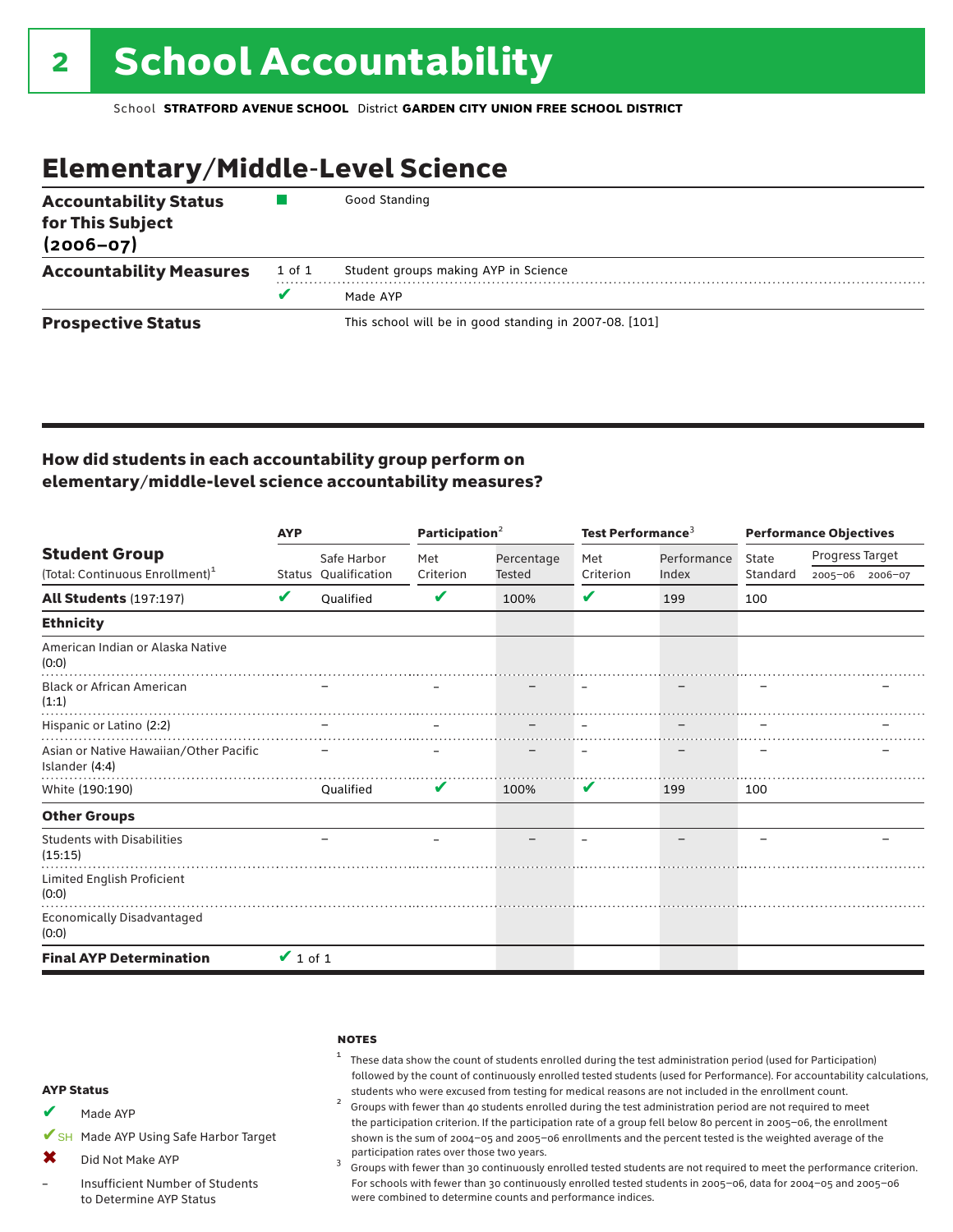## Summary of 2005–06 School Performance

Performance on the State assessments in English language arts, mathematics, and science at the elementary and middle levels is reported in terms of mean scores and the percentage of tested students scoring at or above Level 2, Level 3, and Level 4. Performance on the State assessments in ELA and mathematics at the secondary level is reported in terms of the percentage of students in a cohort scoring at these levels.

|                              |     | Percentage of students that<br>scored at or above Level 3 |      |  |  |  |  |  |
|------------------------------|-----|-----------------------------------------------------------|------|--|--|--|--|--|
| <b>English Language Arts</b> | 0%  | 50%                                                       | 100% |  |  |  |  |  |
| Grade 3                      | 91% |                                                           | 188  |  |  |  |  |  |
| Grade 4                      | 95% |                                                           | 194  |  |  |  |  |  |
| Grade 5                      | 93% |                                                           | 183  |  |  |  |  |  |
| <b>Mathematics</b>           |     |                                                           |      |  |  |  |  |  |
| Grade 3                      | 93% |                                                           | 187  |  |  |  |  |  |
| Grade 4                      | 98% |                                                           | 194  |  |  |  |  |  |
| Grade 5                      | 96% |                                                           | 182  |  |  |  |  |  |
| <b>Science</b>               |     |                                                           |      |  |  |  |  |  |
| Grade 4                      | 99% |                                                           | 194  |  |  |  |  |  |

#### About the Performance Level Descriptors

#### Level 1: Not Meeting Learning Standards.

Student performance does not demonstrate an understanding of the content expected in the subject and grade level.

#### Level 2: Partially Meeting Learning Standards.

Student performance demonstrates a partial understanding of the content expected in the subject and grade level.

#### Level 3: Meeting Learning Standards.

Student performance demonstrates an understanding of the content expected in the subject and grade level.

#### Level 4: Meeting Learning Standards with Distinction.

Student performance demonstrates a thorough understanding of the content expected in the subject and grade level.

#### How are Need/Resource Capacity (N/RC) categories determined?

Districts are divided into high, average, and low need categories based on their ability to meet the special needs of their students with local resources. Districts in the high need category are subdivided into four categories based on enrollment size and, in some cases, number of students per square mile. More information about the categories can be found in the *Report to the Governor and the Legislature on the Educational Status of the State's Schools* at www.emsc.nysed.gov/irts.

In this section, this school's performance is compared with that of similar schools.

#### What are Similar Schools?

Within each N/RC category, the Department identifies Similar Schools: schools that serve similar students and have similar resources. Each school report card compares the school's performance with that of similar schools. The following factors are considered in grouping schools: a) the grade level served by the school and b) rates of student poverty and limited English proficiency. Student poverty levels are indicated by determining the percentage of children in each school who participate in the free-lunch program. By combining these factors, a measure of student need is created and used to place schools into relatively low (lowest quartile), relatively high (highest quartile), and typical (mid-range) groups.

#### This School's Similar Schools Group: **17**

All schools in this group are elementary level schools in school districts with low student needs in relation to district resource capacity. The schools in this group are in the middle range of student needs for elementary level schools in these districts.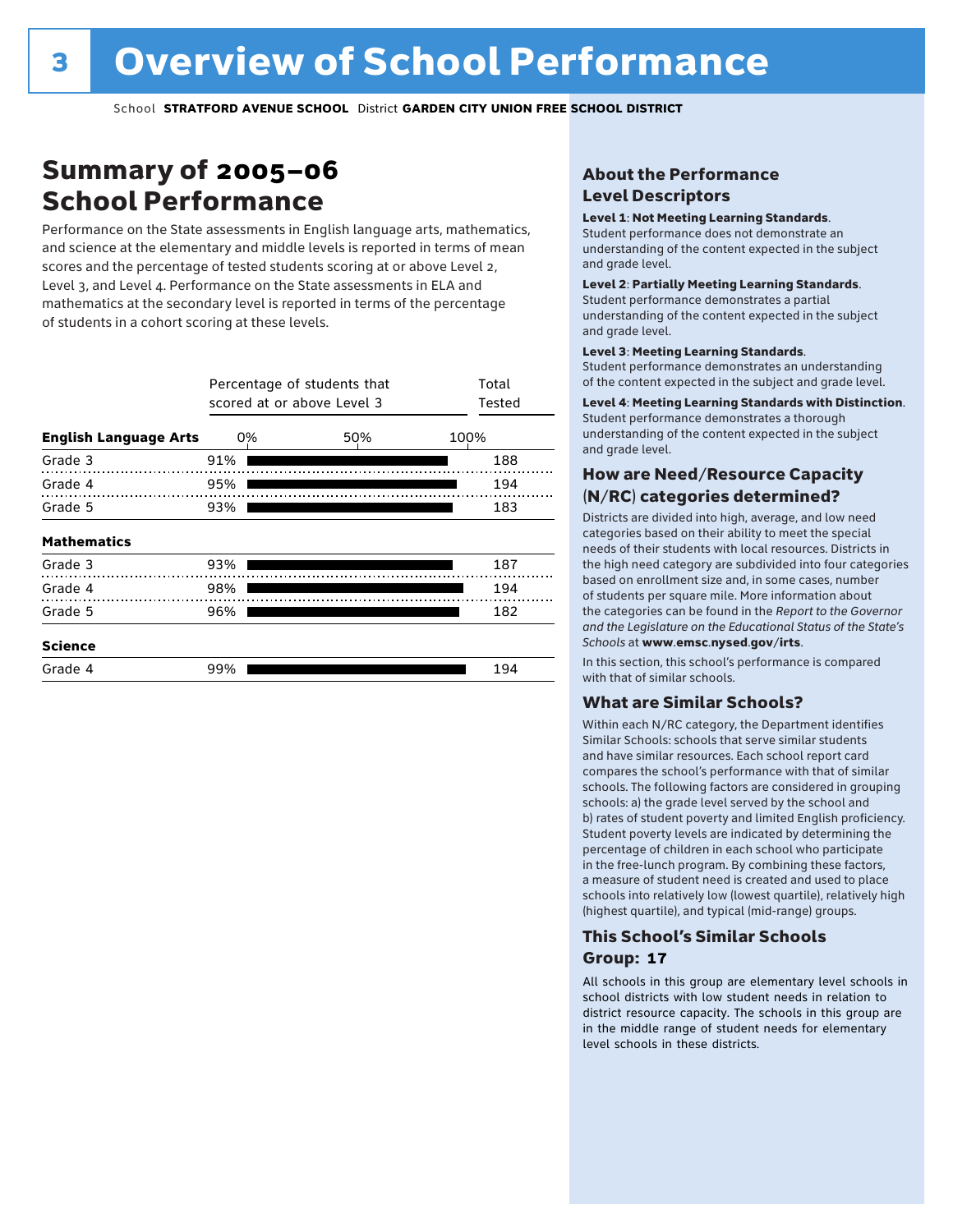## **This School's Results in Grade 3 English Language Arts**

|                                                    |        | <b>This School</b>              |                                 |                |         | <b>Similar Schools</b>          |                                     |                                 |          |  |
|----------------------------------------------------|--------|---------------------------------|---------------------------------|----------------|---------|---------------------------------|-------------------------------------|---------------------------------|----------|--|
|                                                    |        | Percentage scoring at level(s): |                                 |                |         | Percentage scoring at level(s): |                                     |                                 |          |  |
|                                                    |        | $2 - 4$                         | $3 - 4$                         | $\overline{4}$ |         | $2 - 4$                         | $3 - 4$                             | $\overline{4}$                  |          |  |
| Mean Score: 691                                    | Range: | 616-780                         | 650-780                         |                | 730-780 |                                 |                                     |                                 |          |  |
|                                                    | 100%   | 99%                             | 91%                             |                |         | 98%                             | 85%                                 |                                 |          |  |
|                                                    |        |                                 |                                 |                | 12%     |                                 |                                     | 12%                             |          |  |
| Number of Students:                                |        | 186                             | 171                             |                | 22      |                                 |                                     |                                 |          |  |
| <b>Results by</b>                                  |        | 2005-06 School Year             |                                 |                |         |                                 | 2004-05 School Year                 |                                 |          |  |
|                                                    |        | Total                           | Percentage scoring at level(s): |                |         | Total                           |                                     | Percentage scoring at level(s): |          |  |
| <b>Student Group</b>                               |        | Tested                          | $2 - 4$                         | $3 - 4$        | 4       | Tested                          | $2 - 4$                             | $3 - 4$                         | 4        |  |
| <b>All Students</b>                                |        | 188                             | 99%                             | 91%            | 12%     |                                 |                                     |                                 |          |  |
| Female                                             |        | 90                              | 99%                             | 92%            | 16%     |                                 |                                     |                                 |          |  |
| Male                                               |        | 98                              | 99%                             | 90%            | 8%      |                                 |                                     |                                 |          |  |
| American Indian or Alaska Native                   |        |                                 |                                 |                |         |                                 |                                     |                                 |          |  |
| Black or African American                          |        |                                 |                                 |                |         |                                 |                                     |                                 |          |  |
| Hispanic or Latino                                 |        | $\mathfrak{p}$                  |                                 |                |         |                                 |                                     |                                 |          |  |
| Asian or Native Hawaiian/Other<br>Pacific Islander |        | 4                               |                                 |                |         |                                 |                                     |                                 |          |  |
| White                                              |        | 182                             | 99%                             | 91%            | 12%     |                                 | This test was not given in 2004-05. |                                 | ٠٠<br>μ, |  |
| Small Group Totals                                 |        | 6                               | 100%                            | 83%            | 17%     |                                 |                                     |                                 |          |  |
| <b>General-Education Students</b>                  |        | 174                             | 99%                             | 95%            | 13%     |                                 |                                     |                                 |          |  |
| <b>Students with Disabilities</b>                  |        | 14                              | 93%                             | 43%            | 0%      |                                 |                                     |                                 |          |  |
| English Proficient<br>Limited English Proficient   |        | 188                             | 99%                             | 91%            | 12%     |                                 |                                     |                                 |          |  |
| Economically Disadvantaged                         |        |                                 |                                 |                |         |                                 |                                     |                                 |          |  |
| Not Disadvantaged                                  |        | 188                             | 99%                             | 91%            | 12%     |                                 |                                     |                                 |          |  |
| Migrant                                            |        |                                 |                                 |                |         |                                 |                                     |                                 |          |  |
| Not Migrant                                        |        | 188                             | 99%                             | 91%            | 12%     |                                 |                                     |                                 |          |  |
| <b>NOTES</b>                                       |        |                                 |                                 |                |         |                                 |                                     |                                 |          |  |

The – symbol indicates that data for a group of students has been suppressed. If a group has fewer than five students, data for that group and the next smallest group(s) are suppressed to protect the privacy of individual students.

| <b>Other</b>                                                                            | 2005-06 School Year |                             |         |                | 2004-05 School Year                 |                             |         |     |
|-----------------------------------------------------------------------------------------|---------------------|-----------------------------|---------|----------------|-------------------------------------|-----------------------------|---------|-----|
| <b>Assessments</b>                                                                      | Total               | Number scoring at level(s): |         |                | Total                               | Number scoring at level(s): |         |     |
|                                                                                         | Tested              | $2 - 4$                     | $3 - 4$ | $\overline{4}$ | Tested                              | $2 - 4$                     | $3 - 4$ | 4   |
| New York State Alternate Assessment<br>(NYSAA): Grade 3 Equivalent                      | З                   | $\overline{\phantom{0}}$    |         |                | This test was not given in 2004-05. |                             |         |     |
| New York State English as a Second<br>Language Achievement Test (NYSESLAT)t:<br>Grade 3 |                     |                             |         |                | N/A                                 | N/A                         | N/A     | N/A |

† Results in this report are shown for students who took the NYSESLAT in lieu of the New York State Testing Program assessment for accountability purposes.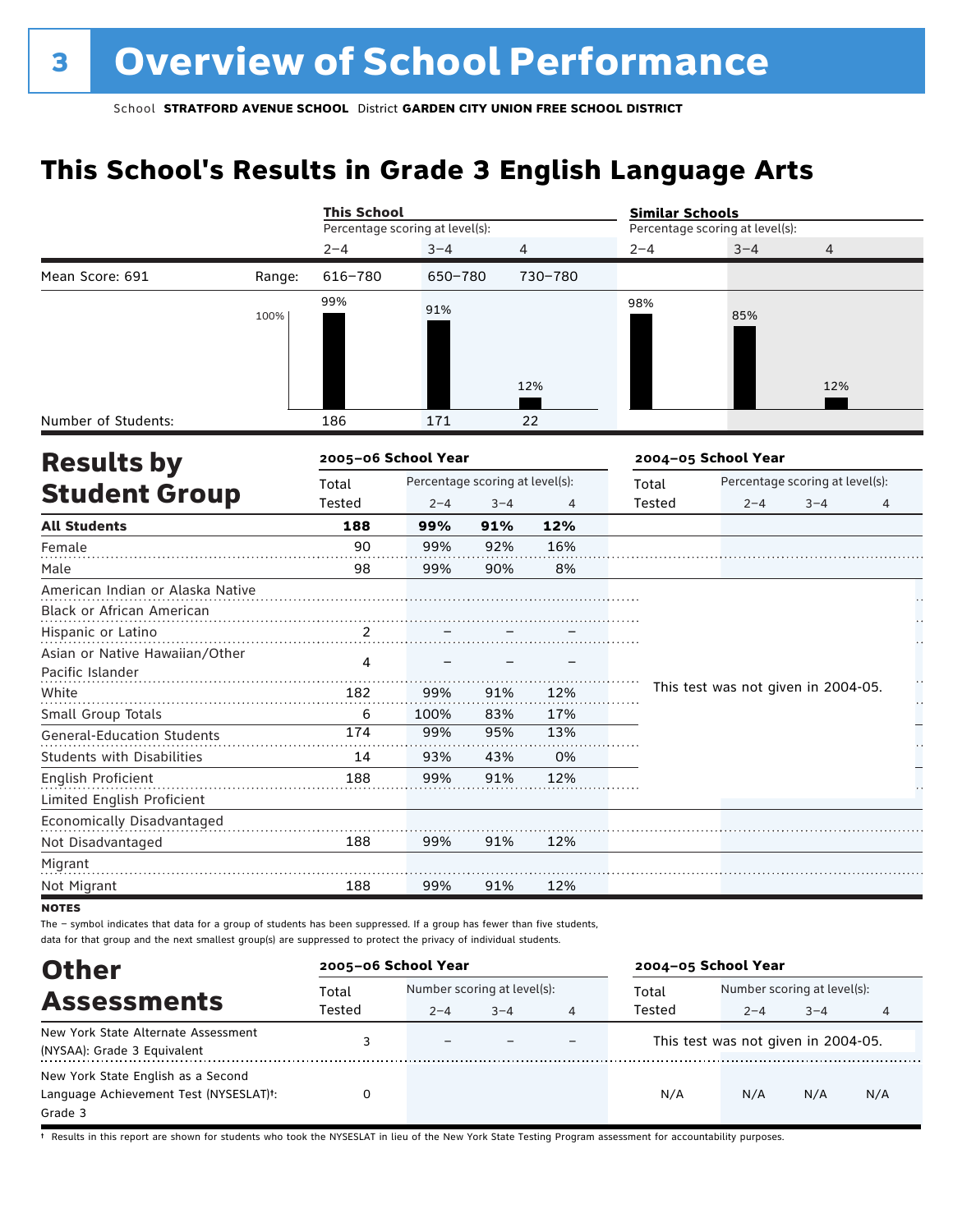## **This School's Results in Grade 3 Mathematics**

|                                   |        | <b>This School</b>              |         |                                 |         | <b>Similar Schools</b> |                                     |                                 |    |  |  |
|-----------------------------------|--------|---------------------------------|---------|---------------------------------|---------|------------------------|-------------------------------------|---------------------------------|----|--|--|
|                                   |        | Percentage scoring at level(s): |         |                                 |         |                        | Percentage scoring at level(s):     |                                 |    |  |  |
|                                   |        | $2 - 4$                         | $3 - 4$ | 4                               |         | $2 - 4$                | $3 - 4$                             | 4                               |    |  |  |
| Mean Score: 698                   | Range: | 624-770                         | 650-770 |                                 | 703-770 |                        |                                     |                                 |    |  |  |
|                                   | 100%   | 100%                            | 93%     |                                 | 42%     | 99%                    | 93%                                 | 38%                             |    |  |  |
| Number of Students:               |        | 187                             | 174     |                                 | 78      |                        |                                     |                                 |    |  |  |
| <b>Results by</b>                 |        | 2005-06 School Year             |         |                                 |         |                        | 2004-05 School Year                 |                                 |    |  |  |
|                                   |        | Total                           |         | Percentage scoring at level(s): |         | Total                  |                                     | Percentage scoring at level(s): |    |  |  |
| <b>Student Group</b>              |        | Tested                          | $2 - 4$ | $3 - 4$                         | 4       | Tested                 | $2 - 4$                             | $3 - 4$                         | 4  |  |  |
| <b>All Students</b>               |        | 187                             | 100%    | 93%                             | 42%     |                        |                                     |                                 |    |  |  |
| Female                            |        | 90                              | 100%    | 90%                             | 44%     |                        |                                     |                                 |    |  |  |
| Male                              |        | 97                              | 100%    | 96%                             | 39%     |                        |                                     |                                 |    |  |  |
| American Indian or Alaska Native  |        |                                 |         |                                 |         |                        |                                     |                                 |    |  |  |
| Black or African American         |        |                                 |         |                                 |         |                        |                                     |                                 |    |  |  |
| Hispanic or Latino                |        | $\frac{2}{\cdots}$              |         |                                 |         |                        |                                     |                                 |    |  |  |
| Asian or Native Hawaiian/Other    |        | 4                               |         |                                 |         |                        |                                     |                                 |    |  |  |
| Pacific Islander                  |        |                                 |         |                                 |         |                        |                                     |                                 |    |  |  |
| White                             |        | 181                             | 100%    | 93%                             | 41%     |                        | This test was not given in 2004-05. |                                 | Ц, |  |  |
| Small Group Totals                |        | 6                               | 100%    | 83%                             | 50%     |                        |                                     |                                 |    |  |  |
| <b>General-Education Students</b> |        | 173                             | 100%    | 95%                             | 45%     |                        |                                     |                                 |    |  |  |
| <b>Students with Disabilities</b> |        | 14                              | 100%    | 64%                             | 0%      |                        |                                     |                                 |    |  |  |
| English Proficient                |        | 187                             | 100%    | 93%                             | 42%     |                        |                                     |                                 |    |  |  |
| Limited English Proficient        |        |                                 |         |                                 |         |                        |                                     |                                 |    |  |  |
| Economically Disadvantaged        |        |                                 |         |                                 |         |                        |                                     |                                 |    |  |  |
| Not Disadvantaged                 |        | 187                             | 100%    | 93%                             | 42%     |                        |                                     |                                 |    |  |  |
| Migrant                           |        |                                 |         |                                 |         |                        |                                     |                                 |    |  |  |
| Not Migrant                       |        | 187                             | 100%    | 93%                             | 42%     |                        |                                     |                                 |    |  |  |
| curve                             |        |                                 |         |                                 |         |                        |                                     |                                 |    |  |  |

**NOTES** 

The – symbol indicates that data for a group of students has been suppressed. If a group has fewer than five students, data for that group and the next smallest group(s) are suppressed to protect the privacy of individual students.

| <b>Other</b>                                                       | 2005-06 School Year                                                                     |          |  |                          | 2004-05 School Year |                                                        |  |  |
|--------------------------------------------------------------------|-----------------------------------------------------------------------------------------|----------|--|--------------------------|---------------------|--------------------------------------------------------|--|--|
| <b>Assessments</b>                                                 | Number scoring at level(s):<br>Total<br>Total<br>Tested<br>Tested<br>$2 - 4$<br>$3 - 4$ |          |  |                          |                     | Number scoring at level(s):<br>$2 - 4$<br>$3 - 4$<br>4 |  |  |
| New York State Alternate Assessment<br>(NYSAA): Grade 3 Equivalent |                                                                                         | $\equiv$ |  | $\overline{\phantom{0}}$ |                     | This test was not given in 2004-05.                    |  |  |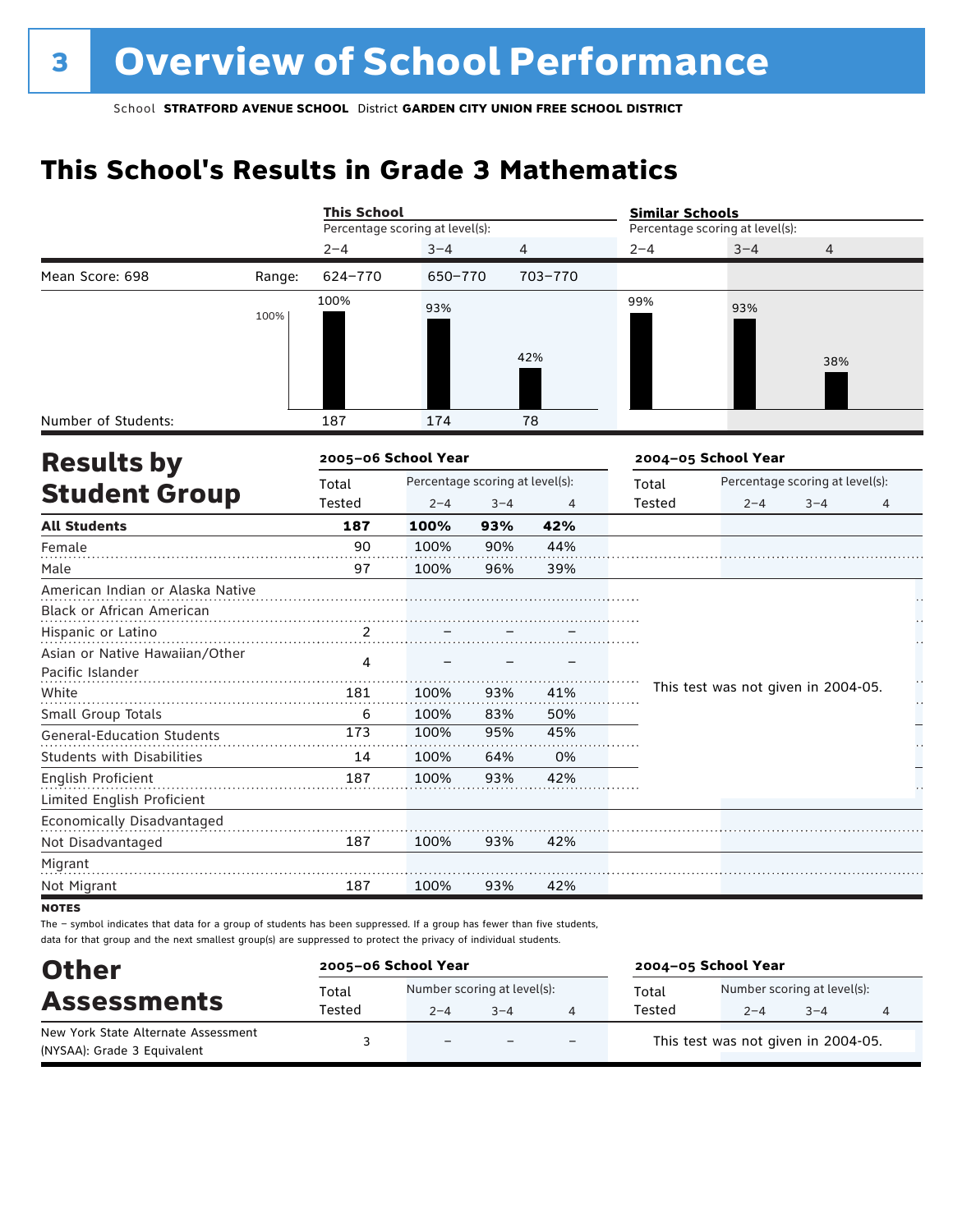## **This School's Results in Grade 4 English Language Arts**

|                                                    |        | <b>This School</b>  |                                 |         |         | <b>Similar Schools</b>          |                                                                  |                                 |    |  |
|----------------------------------------------------|--------|---------------------|---------------------------------|---------|---------|---------------------------------|------------------------------------------------------------------|---------------------------------|----|--|
|                                                    |        |                     | Percentage scoring at level(s): |         |         | Percentage scoring at level(s): |                                                                  |                                 |    |  |
|                                                    |        | $2 - 4$             | $3 - 4$                         |         | 4       | $2 - 4$                         | $3 - 4$                                                          | $\overline{4}$                  |    |  |
| Mean Score: 695                                    | Range: | $612 - 775$         | 650-775                         |         | 716-775 |                                 |                                                                  |                                 |    |  |
|                                                    | 100%   | 100%                | 95%                             |         | 24%     | 98%                             | 87%                                                              | 17%                             |    |  |
| Number of Students:                                |        | 194                 | 184                             |         | 47      |                                 |                                                                  |                                 |    |  |
| <b>Results by</b>                                  |        | 2005-06 School Year |                                 |         |         |                                 | 2004-05 School Year                                              |                                 |    |  |
|                                                    |        | Total               | Percentage scoring at level(s): |         |         | Total                           |                                                                  | Percentage scoring at level(s): |    |  |
| <b>Student Group</b>                               |        | Tested              | $2 - 4$                         | $3 - 4$ | 4       | Tested                          | $2 - 4$                                                          | $3 - 4$                         | 4  |  |
| <b>All Students</b>                                |        | 194                 | 100%                            | 95%     | 24%     |                                 |                                                                  |                                 |    |  |
| Female                                             |        | 96                  | 100%                            | 98%     | 28%     |                                 |                                                                  |                                 |    |  |
| Male                                               |        | 98                  | 100%                            | 92%     | 20%     |                                 |                                                                  |                                 |    |  |
| American Indian or Alaska Native                   |        |                     |                                 |         |         |                                 |                                                                  |                                 |    |  |
| <b>Black or African American</b>                   |        | 1                   |                                 |         |         |                                 |                                                                  |                                 |    |  |
| Hispanic or Latino                                 |        | 2                   |                                 |         |         |                                 | New assessments for elementary-                                  |                                 |    |  |
| Asian or Native Hawaiian/Other<br>Pacific Islander |        | 4                   |                                 |         |         |                                 | and middle-level English language<br>arts and mathematics were   |                                 |    |  |
| White                                              |        | 187                 | 100%                            | 95%     | 24%     |                                 | administered in 2006. Results from                               |                                 |    |  |
| Small Group Totals                                 |        | $\overline{1}$      | 100%                            | 86%     | 43%     |                                 | these assessments cannot be directly                             |                                 | H  |  |
| <b>General-Education Students</b>                  |        | 182                 | 100%                            | 96%     | 26%     |                                 | compared to results from previously<br>administered assessments. |                                 | μ, |  |
| <b>Students with Disabilities</b>                  |        | 12                  | 100%                            | 75%     | 0%      |                                 |                                                                  |                                 |    |  |
| English Proficient                                 |        | 194                 | 100%                            | 95%     | 24%     |                                 |                                                                  |                                 |    |  |
| Limited English Proficient                         |        |                     |                                 |         |         |                                 |                                                                  |                                 |    |  |
| Economically Disadvantaged                         |        |                     |                                 |         |         |                                 |                                                                  |                                 |    |  |
| Not Disadvantaged                                  |        | 194                 | 100%                            | 95%     | 24%     |                                 |                                                                  |                                 |    |  |
| Migrant                                            |        |                     |                                 |         |         |                                 |                                                                  |                                 |    |  |
| Not Migrant                                        |        | 194                 | 100%                            | 95%     | 24%     |                                 |                                                                  |                                 |    |  |

**NOTES** 

The – symbol indicates that data for a group of students has been suppressed. If a group has fewer than five students, data for that group and the next smallest group(s) are suppressed to protect the privacy of individual students.

| <b>Other</b>                                        | 2005-06 School Year |                             |         |   | 2004-05 School Year |         |                             |   |
|-----------------------------------------------------|---------------------|-----------------------------|---------|---|---------------------|---------|-----------------------------|---|
| <b>Assessments</b>                                  | Total               | Number scoring at level(s): |         |   | Total               |         | Number scoring at level(s): |   |
|                                                     | Tested              | $2 - 4$                     | $3 - 4$ | 4 | Tested              | $2 - 4$ | $3 - 4$                     | 4 |
| New York State Alternate Assessment                 |                     | -                           |         |   |                     |         |                             |   |
| (NYSAA): Grade 4 Equivalent                         |                     |                             |         |   |                     |         |                             |   |
| New York State English as a Second                  |                     |                             |         |   |                     |         |                             |   |
| Language Achievement Test (NYSESLAT) <sup>+</sup> : |                     |                             |         |   |                     |         |                             |   |
| Grade 4                                             |                     |                             |         |   |                     |         |                             |   |

† Results in this report are shown for students who took the NYSESLAT in lieu of the New York State Testing Program assessment for accountability purposes.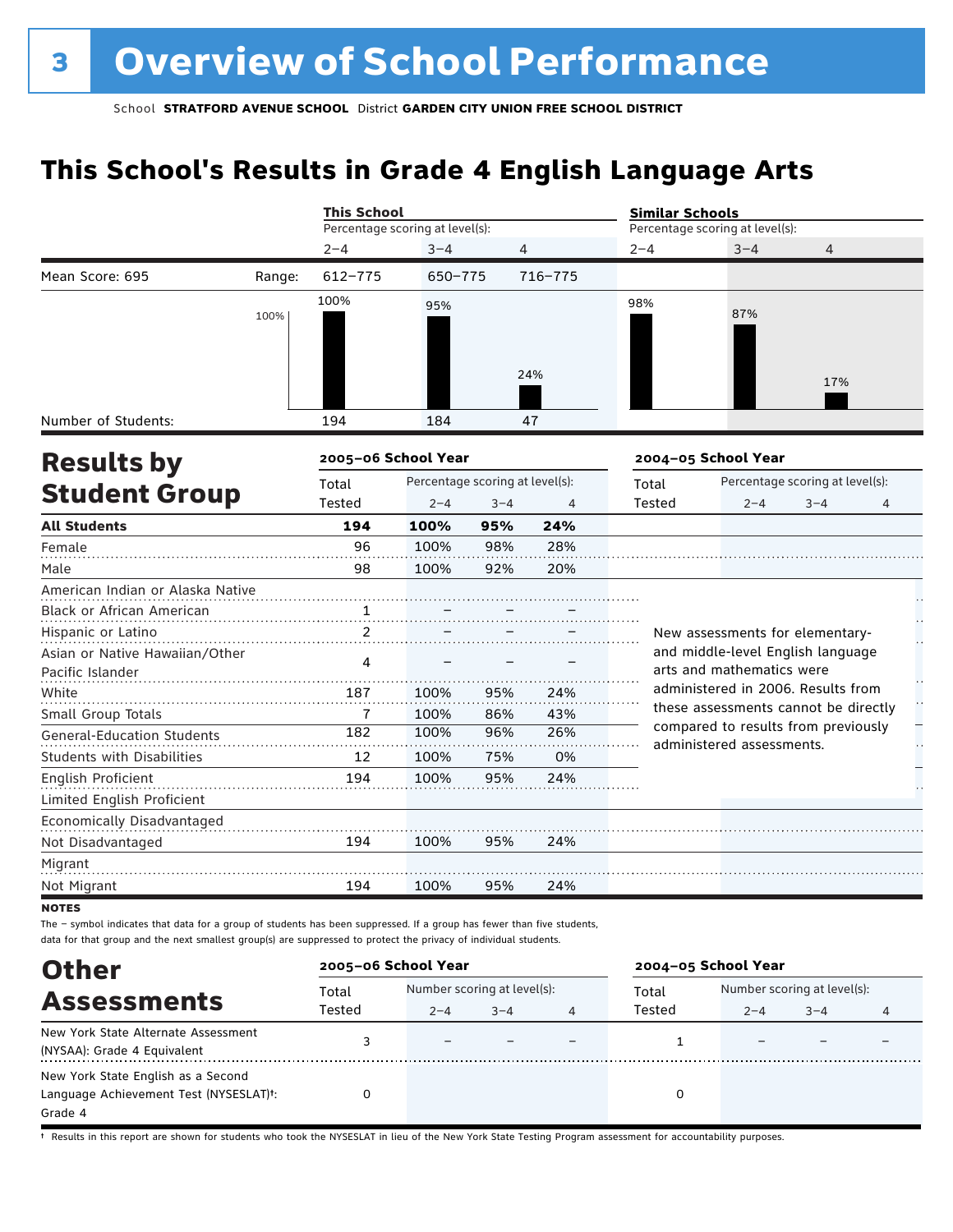## **This School's Results in Grade 4 Mathematics**

|                                                    |        | <b>This School</b>              |                                 |         |         | <b>Similar Schools</b>          |                                                                  |                                 |   |  |
|----------------------------------------------------|--------|---------------------------------|---------------------------------|---------|---------|---------------------------------|------------------------------------------------------------------|---------------------------------|---|--|
|                                                    |        | Percentage scoring at level(s): |                                 |         |         | Percentage scoring at level(s): |                                                                  |                                 |   |  |
|                                                    |        | $2 - 4$                         | $3 - 4$                         |         | 4       | $2 - 4$                         | $3 - 4$                                                          | 4                               |   |  |
| Mean Score: 707                                    | Range: | $622 - 800$                     | 650-800                         |         | 702-800 |                                 |                                                                  |                                 |   |  |
|                                                    | 100%   | 99%                             | 98%                             |         | 57%     | 98%                             | 93%                                                              | 43%                             |   |  |
|                                                    |        |                                 |                                 |         |         |                                 |                                                                  |                                 |   |  |
| Number of Students:                                |        | 193                             | 190                             |         | 111     |                                 |                                                                  |                                 |   |  |
| <b>Results by</b>                                  |        | 2005-06 School Year             |                                 |         |         |                                 | 2004-05 School Year                                              |                                 |   |  |
|                                                    |        | Total                           | Percentage scoring at level(s): |         |         | Total                           |                                                                  | Percentage scoring at level(s): |   |  |
| <b>Student Group</b>                               |        | Tested                          | $2 - 4$                         | $3 - 4$ | 4       | Tested                          | $2 - 4$                                                          | $3 - 4$                         | 4 |  |
| <b>All Students</b>                                |        | 194                             | 99%                             | 98%     | 57%     |                                 |                                                                  |                                 |   |  |
| Female                                             |        | 96                              | 100%                            | 98%     | 56%     |                                 |                                                                  |                                 |   |  |
| Male                                               |        | 98                              | 99%                             | 98%     | 58%     |                                 |                                                                  |                                 |   |  |
| American Indian or Alaska Native                   |        |                                 |                                 |         |         |                                 |                                                                  |                                 |   |  |
| <b>Black or African American</b>                   |        | .                               |                                 |         |         |                                 |                                                                  |                                 |   |  |
| Hispanic or Latino                                 |        | 2                               |                                 |         |         |                                 | New assessments for elementary-                                  |                                 |   |  |
| Asian or Native Hawaiian/Other<br>Pacific Islander |        | 4                               |                                 |         |         |                                 | and middle-level English language<br>arts and mathematics were   |                                 |   |  |
| White                                              |        | 187                             | 99%                             | 98%     | 57%     |                                 | administered in 2006. Results from                               |                                 |   |  |
| Small Group Totals                                 |        | 7                               | 100%                            | 86%     | 71%     |                                 | these assessments cannot be directly                             |                                 |   |  |
| <b>General-Education Students</b>                  |        | 182                             | 99%                             | 99%     | 60%     |                                 | compared to results from previously<br>administered assessments. |                                 |   |  |
| <b>Students with Disabilities</b>                  |        | 12                              | 100%                            | 75%     | 8%      |                                 |                                                                  |                                 |   |  |
| English Proficient<br>Limited English Proficient   |        | 194                             | 99%                             | 98%     | 57%     |                                 |                                                                  |                                 |   |  |
| Economically Disadvantaged                         |        |                                 |                                 |         |         |                                 |                                                                  |                                 |   |  |
| Not Disadvantaged                                  |        | 194                             | 99%                             | 98%     | 57%     |                                 |                                                                  |                                 |   |  |
| Migrant                                            |        |                                 |                                 |         |         |                                 |                                                                  |                                 |   |  |
| Not Migrant                                        |        | 194                             | 99%                             | 98%     | 57%     |                                 |                                                                  |                                 |   |  |

**NOTES** 

The – symbol indicates that data for a group of students has been suppressed. If a group has fewer than five students, data for that group and the next smallest group(s) are suppressed to protect the privacy of individual students.

| <b>Other</b><br><b>Assessments</b><br>New York State Alternate Assessment |        | 2005-06 School Year         |         | 2004-05 School Year      |        |                             |                          |  |
|---------------------------------------------------------------------------|--------|-----------------------------|---------|--------------------------|--------|-----------------------------|--------------------------|--|
|                                                                           | Total  | Number scoring at level(s): |         |                          | Total  | Number scoring at level(s): |                          |  |
|                                                                           | Tested | $2 - 4$                     | $3 - 4$ |                          | Tested | $2 - 4$                     | $3 - 4$                  |  |
| (NYSAA): Grade 4 Equivalent                                               |        | $\equiv$                    |         | $\overline{\phantom{0}}$ |        |                             | $\overline{\phantom{0}}$ |  |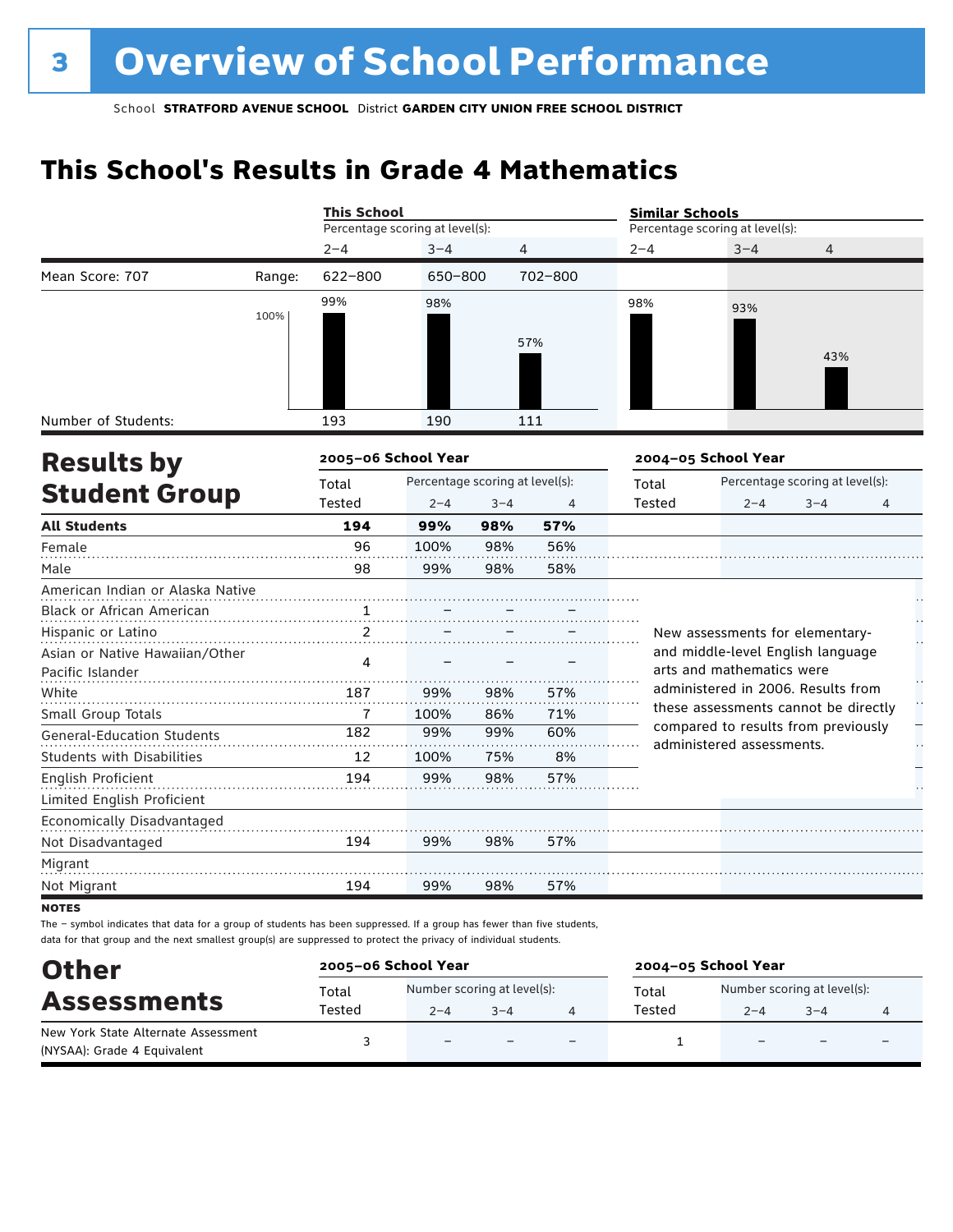## **This School's Results in Grade 4 Science**

|                                                    |        | <b>This School</b>              |            |                                 |                | <b>Similar Schools</b>          |                     |                                 |         |  |
|----------------------------------------------------|--------|---------------------------------|------------|---------------------------------|----------------|---------------------------------|---------------------|---------------------------------|---------|--|
|                                                    |        | Percentage scoring at level(s): |            |                                 |                | Percentage scoring at level(s): |                     |                                 |         |  |
|                                                    |        | $2 - 4$                         | $3 - 4$    |                                 | $\overline{4}$ | $2 - 4$                         | $3 - 4$             | 4                               |         |  |
| Mean Score: 88                                     | Range: | $45 - 100$                      | $65 - 100$ |                                 | $85 - 100$     |                                 |                     |                                 |         |  |
|                                                    | 100%   | 100%100%                        | 99% 99%    |                                 | 72% 74%        | 100% 99%                        | 98% 96%             |                                 | 74% 68% |  |
| 2005-06<br>$2004 - 05$                             |        |                                 |            |                                 |                |                                 |                     |                                 |         |  |
| Number of Students:                                |        | 194 182                         | 193 180    |                                 | 140 135        |                                 |                     |                                 |         |  |
| <b>Results by</b>                                  |        | 2005-06 School Year             |            |                                 |                |                                 | 2004-05 School Year |                                 |         |  |
|                                                    |        | Total                           |            | Percentage scoring at level(s): |                | Total                           |                     | Percentage scoring at level(s): |         |  |
| <b>Student Group</b>                               |        | Tested                          | $2 - 4$    | $3 - 4$                         | 4              | Tested                          | $2 - 4$             | $3 - 4$                         | 4       |  |
| <b>All Students</b>                                |        | 194                             | 100%       | 99%                             | 72%            | 182                             | 100%                | 99%                             | 74%     |  |
| Female                                             |        | 96                              | 100%       | 100%                            | 69%            | 88                              | 100%                | 98%                             | 70%     |  |
| Male                                               |        | 98                              | 100%       | 99%                             | 76%            | 94                              | 100%                | 100%                            | 78%     |  |
| American Indian or Alaska Native                   |        |                                 |            |                                 |                | 1                               |                     |                                 |         |  |
| <b>Black or African American</b>                   |        | . 1                             |            |                                 |                |                                 |                     |                                 |         |  |
| Hispanic or Latino                                 |        | $\overline{2}$                  |            |                                 |                | 3                               |                     |                                 |         |  |
| Asian or Native Hawaiian/Other<br>Pacific Islander |        | 4                               |            |                                 |                | 3                               |                     |                                 |         |  |
| White                                              |        | 187                             | 100%       | 99%                             | 72%            | 175                             | 100%                | 99%                             | 74%     |  |
| Small Group Totals                                 |        | 7                               | 100%       | 100%                            | 86%            | 7                               | 100%                | 100%                            | 86%     |  |
| <b>General-Education Students</b>                  |        | 182                             | 100%       | 99%                             | 76%            | 164                             | 100%                | 99%                             | 77%     |  |
| Students with Disabilities                         |        | 12                              | 100%       | 100%                            | 8%             | 18                              | 100%                | 94%                             | 44%     |  |
| English Proficient                                 |        | 194                             | 100%       | 99%                             | 72%            | 181                             |                     |                                 |         |  |
| Limited English Proficient                         |        |                                 |            |                                 |                | 1                               |                     |                                 |         |  |
| Economically Disadvantaged                         |        |                                 |            |                                 |                |                                 |                     |                                 |         |  |
| Not Disadvantaged                                  |        | 194                             | 100%       | 99%                             | 72%            | 182                             | 100%                | 99%                             | 74%     |  |
| Migrant                                            |        |                                 |            |                                 |                |                                 |                     |                                 |         |  |
| Not Migrant                                        |        | 194                             | 100%       | 99%                             | 72%            | 182                             | 100%                | 99%                             | 74%     |  |

**NOTES** 

The – symbol indicates that data for a group of students has been suppressed. If a group has fewer than five students, data for that group and the next smallest group(s) are suppressed to protect the privacy of individual students.

| <b>Other</b><br><b>Assessments</b>                                 | 2005-06 School Year |                                        |         |                          | 2004-05 School Year |                                        |                          |                          |  |
|--------------------------------------------------------------------|---------------------|----------------------------------------|---------|--------------------------|---------------------|----------------------------------------|--------------------------|--------------------------|--|
|                                                                    | Total<br>Tested     | Number scoring at level(s):<br>$2 - 4$ | $3 - 4$ |                          | Total<br>Tested     | Number scoring at level(s):<br>$2 - 4$ | $3 - 4$                  |                          |  |
| New York State Alternate Assessment<br>(NYSAA): Grade 4 Equivalent |                     | $\equiv$                               |         | $\overline{\phantom{0}}$ |                     | $\overline{\phantom{0}}$               | $\overline{\phantom{0}}$ | $\overline{\phantom{0}}$ |  |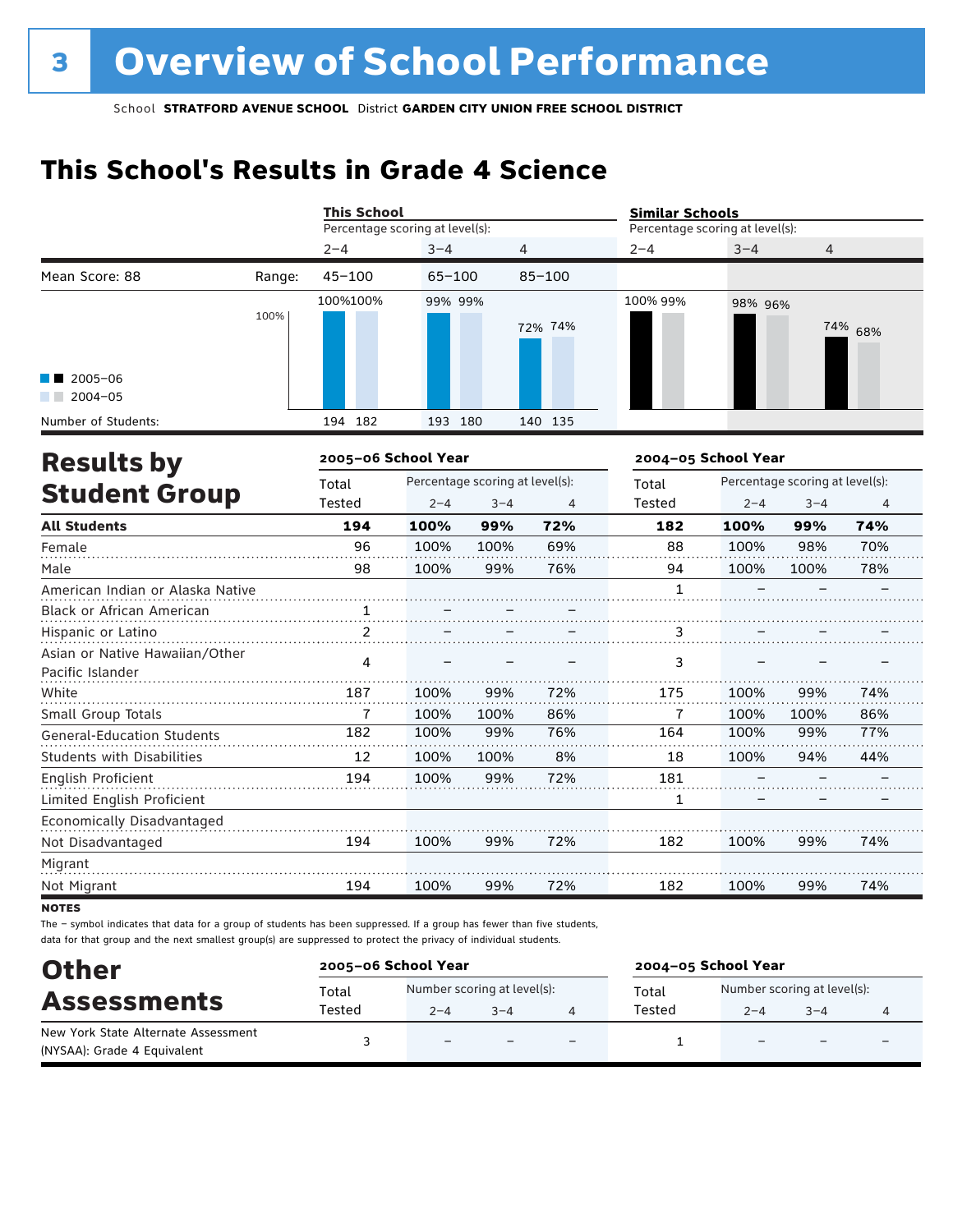## **This School's Results in Grade 5 English Language Arts**

|                                   |        | <b>This School</b>              |                                 |         |         |         | <b>Similar Schools</b>              |                                 |    |  |  |  |
|-----------------------------------|--------|---------------------------------|---------------------------------|---------|---------|---------|-------------------------------------|---------------------------------|----|--|--|--|
|                                   |        | Percentage scoring at level(s): |                                 |         |         |         | Percentage scoring at level(s):     |                                 |    |  |  |  |
|                                   |        | $2 - 4$                         | $3 - 4$                         | 4       |         | $2 - 4$ | $3 - 4$                             | 4                               |    |  |  |  |
| Mean Score: 702                   | Range: | 608-795                         | 650-795                         |         | 711-795 |         |                                     |                                 |    |  |  |  |
|                                   | 100%   | 99%                             | 93%                             |         | 42%     | 99%     | 88%                                 | 24%                             |    |  |  |  |
| Number of Students:               |        | 182                             | 170                             |         | 76      |         |                                     |                                 |    |  |  |  |
| <b>Results by</b>                 |        | 2005-06 School Year             |                                 |         |         |         | 2004-05 School Year                 |                                 |    |  |  |  |
|                                   |        | Total                           | Percentage scoring at level(s): |         |         | Total   |                                     | Percentage scoring at level(s): |    |  |  |  |
| <b>Student Group</b>              |        | Tested                          | $2 - 4$                         | $3 - 4$ | 4       | Tested  | $2 - 4$                             | $3 - 4$                         | 4  |  |  |  |
| <b>All Students</b>               |        | 183                             | 99%                             | 93%     | 42%     |         |                                     |                                 |    |  |  |  |
| Female                            |        | 88                              | 100%                            | 93%     | 35%     |         |                                     |                                 |    |  |  |  |
| Male                              |        | 95                              | 99%                             | 93%     | 47%     |         |                                     |                                 |    |  |  |  |
| American Indian or Alaska Native  |        | $\mathbf{1}$                    |                                 |         |         |         |                                     |                                 |    |  |  |  |
| Black or African American         |        |                                 |                                 |         |         |         |                                     |                                 |    |  |  |  |
| Hispanic or Latino                |        | $\mathbf{1}$                    |                                 |         |         |         |                                     |                                 |    |  |  |  |
| Asian or Native Hawaiian/Other    |        | 2                               |                                 |         |         |         |                                     |                                 |    |  |  |  |
| Pacific Islander                  |        |                                 |                                 |         |         |         |                                     |                                 | Ì, |  |  |  |
| White                             |        | 179                             |                                 |         |         |         | This test was not given in 2004-05. |                                 | Н  |  |  |  |
| Small Group Totals                |        | 183                             | 99%                             | 93%     | 42%     |         |                                     |                                 |    |  |  |  |
| <b>General-Education Students</b> |        | 161                             | 100%                            | 98%     | 47%     |         |                                     |                                 |    |  |  |  |
| <b>Students with Disabilities</b> |        | 22                              | 95%                             | 55%     | 5%      |         |                                     |                                 |    |  |  |  |
| English Proficient                |        | 183                             | 99%                             | 93%     | 42%     |         |                                     |                                 |    |  |  |  |
| Limited English Proficient        |        |                                 |                                 |         |         |         |                                     |                                 |    |  |  |  |
| Economically Disadvantaged        |        |                                 |                                 |         |         |         |                                     |                                 |    |  |  |  |
| Not Disadvantaged                 |        | 183                             | 99%                             | 93%     | 42%     |         |                                     |                                 |    |  |  |  |
| Migrant                           |        |                                 |                                 |         |         |         |                                     |                                 |    |  |  |  |
| Not Migrant                       |        | 183                             | 99%                             | 93%     | 42%     |         |                                     |                                 |    |  |  |  |
| <b>NOTES</b>                      |        |                                 |                                 |         |         |         |                                     |                                 |    |  |  |  |

notes

The – symbol indicates that data for a group of students has been suppressed. If a group has fewer than five students, data for that group and the next smallest group(s) are suppressed to protect the privacy of individual students.

| <b>Other</b>                                                                                         | 2005-06 School Year |                                                        |  |  | 2004-05 School Year |                                        |         |     |
|------------------------------------------------------------------------------------------------------|---------------------|--------------------------------------------------------|--|--|---------------------|----------------------------------------|---------|-----|
| <b>Assessments</b>                                                                                   | Total<br>Tested     | Number scoring at level(s):<br>$2 - 4$<br>$3 - 4$<br>4 |  |  | Total<br>Tested     | Number scoring at level(s):<br>$2 - 4$ | $3 - 4$ | 4   |
| New York State Alternate Assessment<br>(NYSAA): Grade 5 Equivalent                                   |                     | $\overline{\phantom{0}}$                               |  |  |                     | This test was not given in 2004-05.    |         |     |
| New York State English as a Second<br>Language Achievement Test (NYSESLAT) <sup>+</sup> :<br>Grade 5 |                     |                                                        |  |  | N/A                 | N/A                                    | N/A     | N/A |

† Results in this report are shown for students who took the NYSESLAT in lieu of the New York State Testing Program assessment for accountability purposes.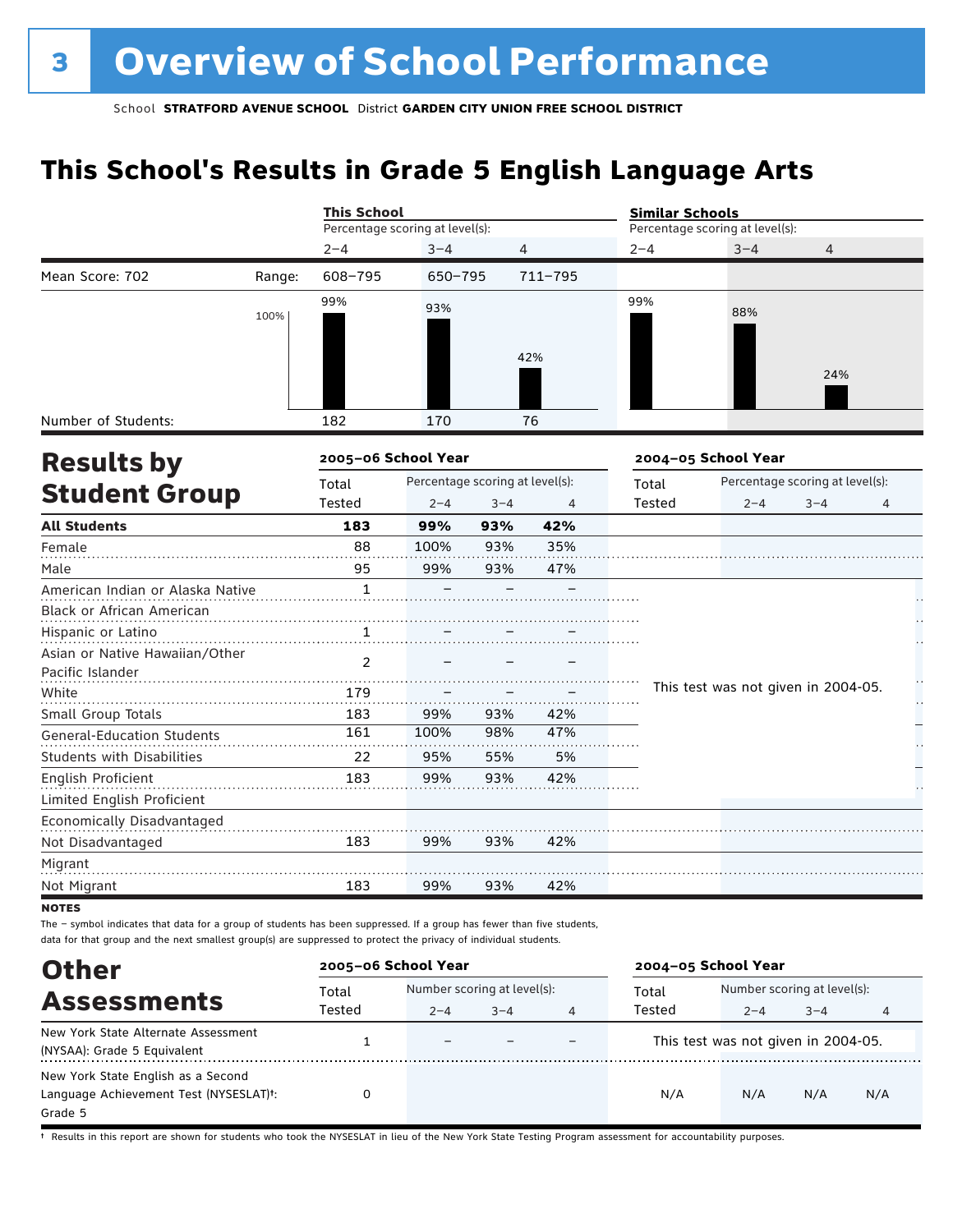## **This School's Results in Grade 5 Mathematics**

|                                                    |        | <b>This School</b>              |            |                                 |                | <b>Similar Schools</b> |                                 |                                     |   |
|----------------------------------------------------|--------|---------------------------------|------------|---------------------------------|----------------|------------------------|---------------------------------|-------------------------------------|---|
|                                                    |        | Percentage scoring at level(s): |            |                                 |                |                        | Percentage scoring at level(s): |                                     |   |
|                                                    |        | $2 - 4$                         | $3 - 4$    | $\overline{4}$                  |                | $2 - 4$                | $3 - 4$                         | 4                                   |   |
| Mean Score: 707                                    | Range: | 619-780                         | 650-780    |                                 | 699-780        |                        |                                 |                                     |   |
|                                                    | 100%   | 97%                             | 96%        |                                 | 62%            | 98%                    | 88%                             | 33%                                 |   |
| Number of Students:                                |        | 177                             | 175        |                                 | 112            |                        |                                 |                                     |   |
| <b>Results by</b>                                  |        | 2005-06 School Year             |            |                                 |                |                        | 2004-05 School Year             |                                     |   |
| <b>Student Group</b>                               |        | Total                           |            | Percentage scoring at level(s): |                | Total<br><b>Tested</b> |                                 | Percentage scoring at level(s):     |   |
|                                                    |        | Tested                          | $2 - 4$    | $3 - 4$                         | $\overline{4}$ |                        | $2 - 4$                         | $3 - 4$                             | 4 |
| <b>All Students</b><br>Female                      |        | 182<br>87                       | 97%<br>97% | 96%<br>95%                      | 62%<br>61%     |                        |                                 |                                     |   |
| Male                                               |        | 95                              | 98%        | 97%                             | 62%            |                        |                                 |                                     |   |
| American Indian or Alaska Native                   |        |                                 |            |                                 |                |                        |                                 |                                     |   |
| Black or African American                          |        | $\mathbf{1}$                    |            |                                 |                |                        |                                 |                                     |   |
| Hispanic or Latino                                 |        | 1                               |            |                                 |                |                        |                                 |                                     |   |
| Asian or Native Hawaiian/Other<br>Pacific Islander |        | $\mathbf{1}$                    |            |                                 |                |                        |                                 |                                     |   |
| White                                              |        | 179                             |            |                                 |                |                        |                                 | This test was not given in 2004-05. |   |
| Small Group Totals                                 |        | 182                             | 97%        | 96%                             | 62%            |                        |                                 |                                     |   |
| <b>General-Education Students</b>                  |        | 160                             | 100%       | 100%                            | 68%            |                        |                                 |                                     |   |
| Students with Disabilities                         |        | 22                              | 77%        | 68%                             | 14%            |                        |                                 |                                     |   |
| English Proficient                                 |        | 182                             | 97%        | 96%                             | 62%            |                        |                                 |                                     |   |
| Limited English Proficient                         |        |                                 |            |                                 |                |                        |                                 |                                     |   |
| Economically Disadvantaged                         |        |                                 |            |                                 |                |                        |                                 |                                     |   |
| Not Disadvantaged                                  |        | 182                             | 97%        | 96%                             | 62%            |                        |                                 |                                     |   |
| Migrant                                            |        |                                 |            |                                 |                |                        |                                 |                                     |   |
| Not Migrant                                        |        | 182                             | 97%        | 96%                             | 62%            |                        |                                 |                                     |   |
|                                                    |        |                                 |            |                                 |                |                        |                                 |                                     |   |

**NOTES** 

The – symbol indicates that data for a group of students has been suppressed. If a group has fewer than five students, data for that group and the next smallest group(s) are suppressed to protect the privacy of individual students.

| <b>Other</b><br><b>Assessments</b>                                 | 2005-06 School Year |                                        |         |                          | 2004-05 School Year |                                        |         |   |  |
|--------------------------------------------------------------------|---------------------|----------------------------------------|---------|--------------------------|---------------------|----------------------------------------|---------|---|--|
|                                                                    | Total<br>Tested     | Number scoring at level(s):<br>$2 - 4$ | $3 - 4$ |                          | Total<br>Tested     | Number scoring at level(s):<br>$2 - 4$ | $3 - 4$ | 4 |  |
| New York State Alternate Assessment<br>(NYSAA): Grade 5 Equivalent |                     | $\overline{\phantom{0}}$               |         | $\overline{\phantom{0}}$ |                     | This test was not given in 2004-05.    |         |   |  |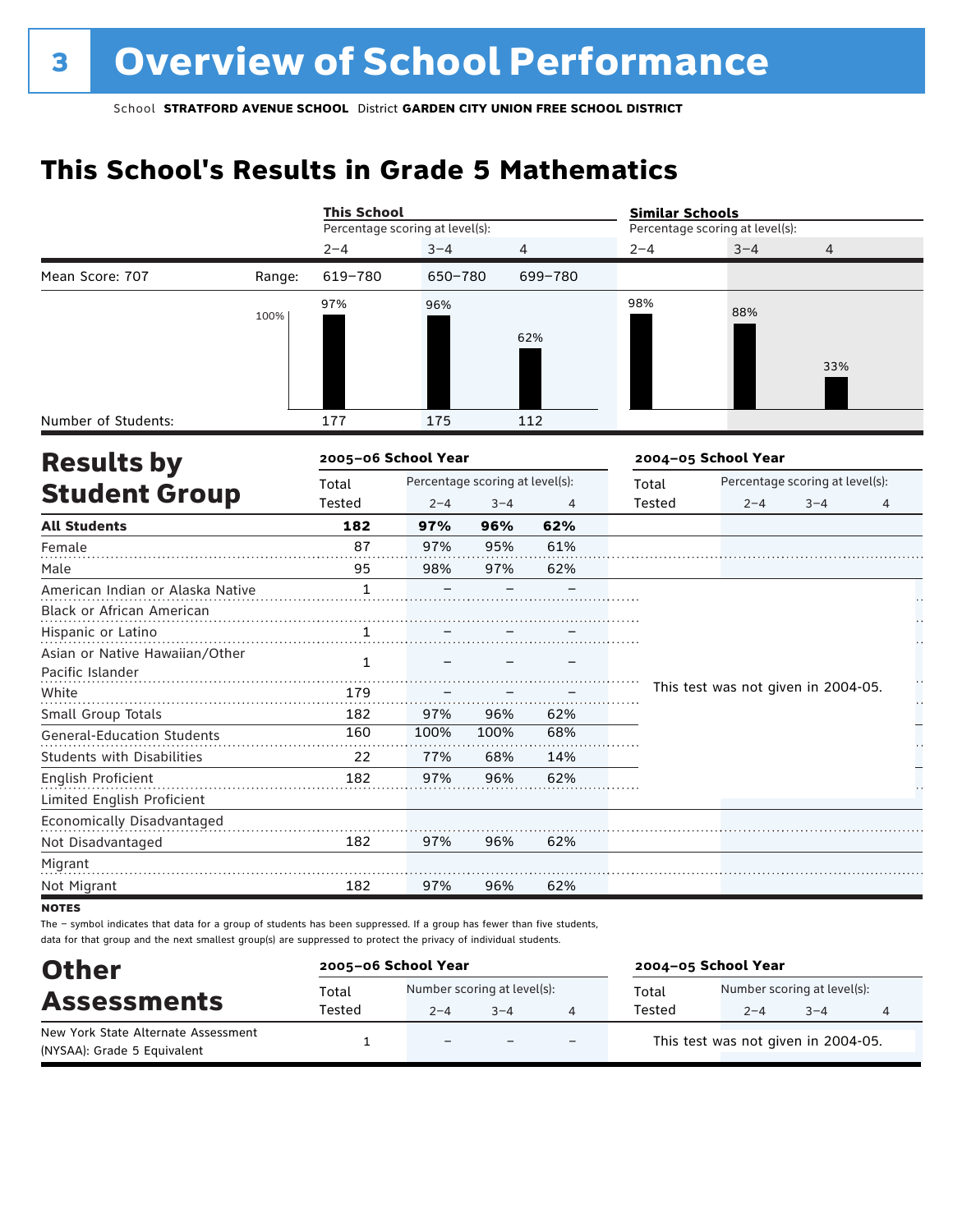## **Previous Years' Results for English Language Arts**

Standards for elementary- and middle-level English language arts and mathematics assessments administered in 1999 through 2005 are different from those for the 2006 assessments. As such, valid comparisons between 2006 data and data from previous years cannot be made.



|           |         |         | Number of students scoring at each performance level: |         |                     |            |  |
|-----------|---------|---------|-------------------------------------------------------|---------|---------------------|------------|--|
| Test Date | Level 1 | Level 2 | Level 3                                               | Level 4 | <b>Total Tested</b> | Mean Score |  |
| Feb 2005  |         |         |                                                       |         | 182                 | 701        |  |
| Feb 2004  |         |         |                                                       |         | 181                 | 685        |  |
| Feb 2003  |         |         |                                                       | 118     | 165                 | 706        |  |